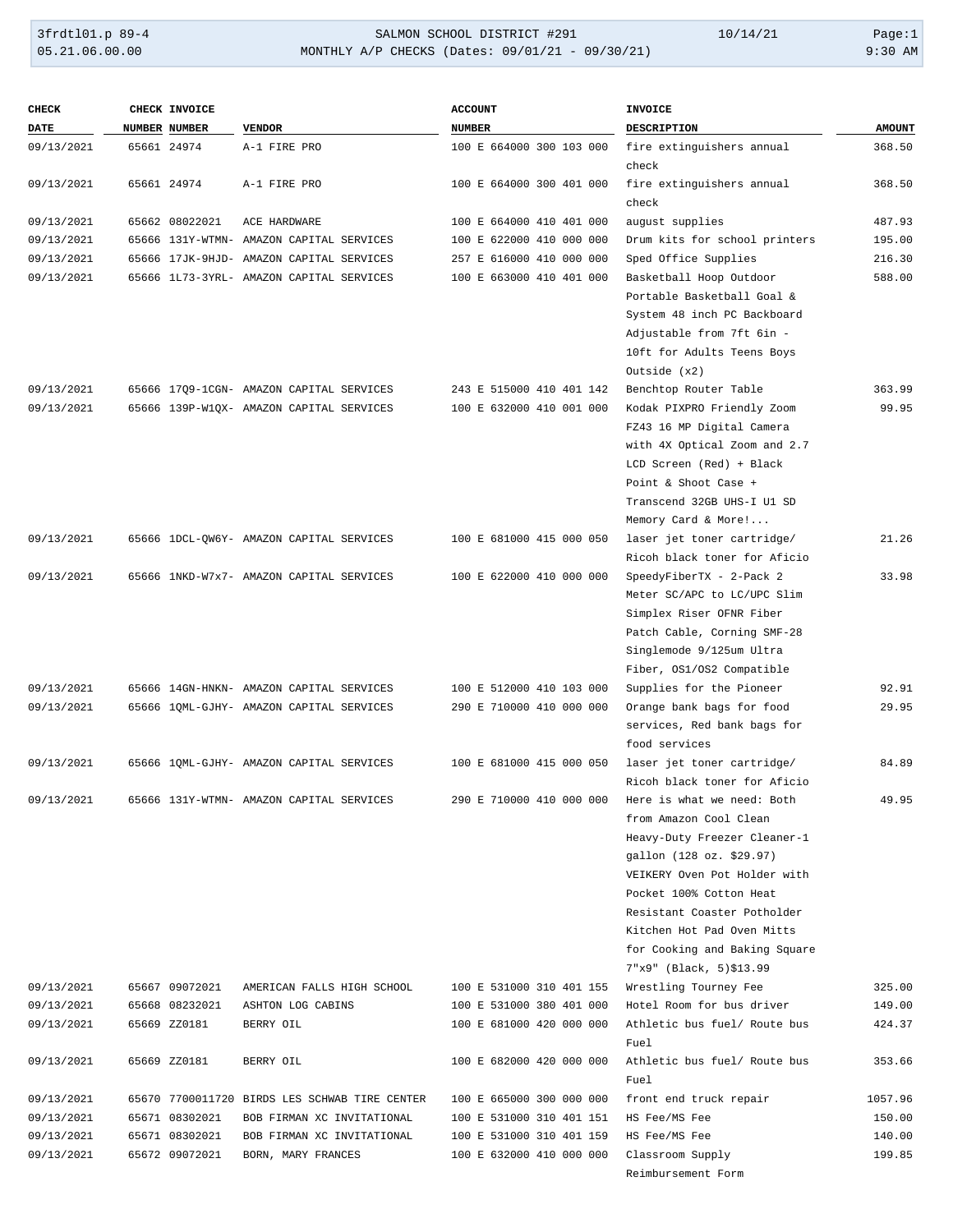# 3frdtl01.p 89-4 <br>
35.21.06.00.00 <br>
330 AM MONTHLY A/P CHECKS (Dates: 09/01/21 - 09/30/21) <br>
330 AM 9:30 AM MONTHLY A/P CHECKS (Dates: 09/01/21 - 09/30/21)

| <b>CHECK</b> | CHECK INVOICE             |                                | <b>ACCOUNT</b>           | <b>INVOICE</b>                               |               |
|--------------|---------------------------|--------------------------------|--------------------------|----------------------------------------------|---------------|
| <b>DATE</b>  | NUMBER NUMBER             | <b>VENDOR</b>                  | <b>NUMBER</b>            | <b>DESCRIPTION</b>                           | <b>AMOUNT</b> |
| 09/13/2021   | 65673 54544               | BRI-EASY SHIPPING              | 100 E 632000 410 001 000 | Amazon Returns                               | 106.40        |
| 09/13/2021   | 65674 179763              | BRYSON SALES AND SERVICE INC   | 100 E 681000 410 000 085 | Bus parts 18-1, 12-1, 05-1                   | 507.36        |
|              |                           |                                |                          | lights turn signal, decals,                  |               |
|              |                           |                                |                          | heater motors                                |               |
| 09/13/2021   | 65674 179765              | BRYSON SALES AND SERVICE INC   | 100 E 681000 410 000 085 | Bus parts 08-1 front shocks,                 | 174.42        |
|              |                           |                                |                          | school bus sign                              |               |
| 09/13/2021   | 65674 179764              | BRYSON SALES AND SERVICE INC   | 100 E 681000 410 000 085 | Bus parts 08-1 front shocks,                 | 73.18         |
|              |                           |                                |                          | school bus sign                              |               |
| 09/13/2021   | 65675 08232021            | BUHLER, EVELYN                 | 100 E 515000 410 401 000 | Check Request Form                           | 28.27         |
| 09/13/2021   | 65676 08232021            | BURGESS, JEREMY                | 100 E 632000 410 000 000 | Classroom Supply<br>Reimbursement-J. Burgess | 47.79         |
| 09/13/2021   | 65677 08232021            | BURGESS, TRACY                 | 100 E 632000 410 000 000 | Classroom Supply                             | 45.26         |
|              |                           |                                |                          | Reimbursement-T. Burgess                     |               |
| 09/13/2021   | 65681 6551-74849 CARQUEST |                                | 100 E 681000 410 000 085 | Bus parts for July 2021,                     | 19.38         |
|              |                           |                                |                          | wheel paint & wheel cleaner                  |               |
| 09/13/2021   | 65681 6551-75098 CARQUEST |                                | 100 E 681000 410 000 085 | Bus Parts for August 2021                    | 4.20          |
|              |                           |                                |                          | batteries, batt coating, hub                 |               |
|              |                           |                                |                          | plugs                                        |               |
| 09/13/2021   | 65681 6551-75098 CARQUEST |                                | 100 E 681000 416 000 050 | Bus cleaning supplies for                    | 172.33        |
|              |                           |                                |                          | August 2021 cleaner simple                   |               |
|              |                           |                                |                          | green, respirators , towels,                 |               |
| 09/13/2021   | 65681 6551-75112 CARQUEST |                                | 100 E 681000 416 000 050 | Bus cleaning supplies for                    | 32.96         |
|              |                           |                                |                          | August 2021 cleaner simple                   |               |
|              |                           |                                |                          | green, respirators , towels,                 |               |
| 09/13/2021   | 65681 6551-74849 CARQUEST |                                | 100 E 682000 415 000 000 | Bus supplies non reimbursable                | 59.99         |
|              |                           |                                |                          | 90w oil pump                                 |               |
| 09/13/2021   | 65681 6551-74914 CARQUEST |                                | 100 E 681000 410 000 085 | Bus Parts for August 2021                    | 5.59          |
|              |                           |                                |                          | batteries, batt coating, hub                 |               |
|              |                           |                                |                          | plugs                                        |               |
| 09/13/2021   | 65681 6551-74914 CARQUEST |                                | 100 E 681000 410 000 085 | Bus Parts for August 2021                    | 30.00         |
|              |                           |                                |                          | batteries, batt coating, hub<br>plugs        |               |
| 09/13/2021   | 65681 6551-74968 CARQUEST |                                | 100 E 681000 410 000 085 | Bus Parts for August 2021                    | 52.57         |
|              |                           |                                |                          | batteries, batt coating, hub                 |               |
|              |                           |                                |                          | plugs                                        |               |
| 09/13/2021   | 65681 6551-75110 CARQUEST |                                | 100 E 681000 410 000 100 | Bus shop tools saw blades                    | 62.43         |
| 09/13/2021   | 65681 6551-75016 CARQUEST |                                | 100 E 681000 416 000 050 | Bus cleaning supplies for                    | 68.87         |
|              |                           |                                |                          | August 2021 cleaner simple                   |               |
|              |                           |                                |                          | green, respirators , towels,                 |               |
| 09/13/2021   | 65681 6551-74822 CARQUEST |                                | 100 E 681000 410 000 085 | Bus parts for July 2021,                     | 32.67         |
|              |                           |                                |                          | wheel paint & wheel cleaner                  |               |
| 09/13/2021   | 65681 6551-75100 CARQUEST |                                | 100 E 682000 410 000 000 | supplies non reimbursable                    | 45.54         |
|              |                           |                                |                          | ground marking for bus stops                 |               |
| 09/13/2021   | 65682 09022021            | CITY OF SALMON                 | 220 E 661000 332 000 000 | Blanket PO for City of Salmon                | 1337.34       |
| 09/13/2021   | 65683 1299852             | CONCORD THEATRICALS            | 100 E 532000 410 401 125 | Performance Fee/Rental Fee                   | 5553.05       |
| 09/13/2021   | 65684 08272021            | CUSTER TELEPHONE BROADBAND SVC | 245 E 632000 350 000 000 | Blanket PO for Custer Tel                    | 1337.48       |
| 09/13/2021   | 65684 08272021.           | CUSTER TELEPHONE BROADBAND SVC | 273 E 512000 300 000 000 | Blanket PO for ASP                           | 34.95         |
| 09/13/2021   | 65685 025771              | DUPREE, LAURIE                 | 271 E 621000 385 000 000 | Fuel Reimbursement                           | 30.00         |
| 09/13/2021   | 65685 154831              | DUPREE, LAURIE                 | 271 E 621000 385 000 000 | Fuel Reimbursement                           | 47.50         |
| 09/13/2021   | 65685 08272021            | DUPREE, LAURIE                 | 271 E 621000 385 000 000 | Dinners regional meeting for                 | 56.00         |
|              |                           |                                |                          | SM, lunch august 30 twin<br>falls            |               |
| 09/13/2021   | 65686 08272021            | FELDHAUSEN JANE                | 271 E 621000 385 000 000 | Dinners Regional meeting for                 | 56.00         |
|              |                           |                                |                          | SM, Lunch August 30 Twin                     |               |
|              |                           |                                |                          | Falls                                        |               |
| 09/13/2021   | 65687 08302021            | HIGHLAND HIGH SCHOOL           | 100 E 531000 310 401 151 | HS Fee/ MS Fee                               | 120.00        |
|              |                           |                                |                          |                                              |               |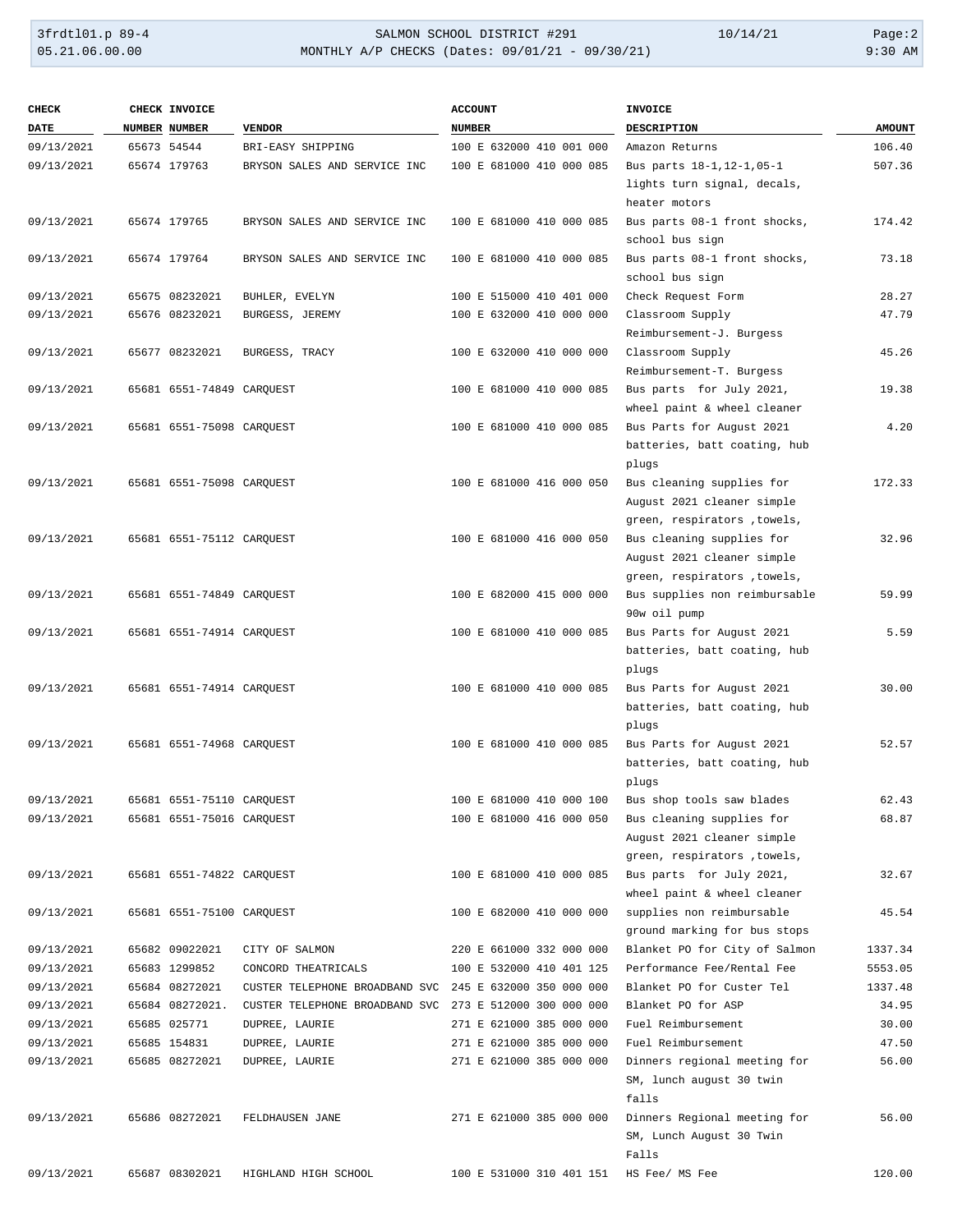# 3frdtl01.p 89-4 SALMON SCHOOL DISTRICT #291 10/14/21 Page:3 MONTHLY A/P CHECKS (Dates: 09/01/21 - 09/30/21)

| <b>CHECK</b> | CHECK INVOICE   |                                                                          | <b>ACCOUNT</b>           | INVOICE                                 |               |
|--------------|-----------------|--------------------------------------------------------------------------|--------------------------|-----------------------------------------|---------------|
| <b>DATE</b>  | NUMBER NUMBER   | <b>VENDOR</b>                                                            | <b>NUMBER</b>            | <b>DESCRIPTION</b>                      | <b>AMOUNT</b> |
| 09/13/2021   | 65687 08302021  | HIGHLAND HIGH SCHOOL                                                     | 100 E 531000 310 401 159 | HS Fee/ MS Fee                          | 90.00         |
| 09/13/2021   | 65688 08272021  | HUGHES, DARLA                                                            | 271 E 621000 385 000 000 | Dinners regional meeting for            | 56.00         |
|              |                 |                                                                          |                          | SM, lunch august 30 twin                |               |
|              |                 |                                                                          |                          | falls                                   |               |
| 09/13/2021   | 65689 08272021  | IDAHO HIGH SCHOOL ACT ASSOC                                              | 100 E 531000 390 401 000 | Activity Cards                          | 210.00        |
| 09/13/2021   | 65690 08272021  | IDAHO POWER CO                                                           | 220 E 661000 330 000 000 | Blanket PO for Power                    | 2368.18       |
| 09/13/2021   | 65691 09072021  | INFANGER, SHARON                                                         | 249 E 515000 410 401 000 | Reim window clings partners             | 424.72        |
| 09/13/2021   | 65691 08312021  | INFANGER, SHARON                                                         | 249 E 515000 300 401 000 | Directors Pay                           | 712.50        |
| 09/13/2021   | 65691 08312021. | INFANGER, SHARON                                                         | 249 E 515000 300 401 000 | Directors Pay, contracted<br>evaluation | 1500.00       |
| 09/13/2021   | 65691 09072021. | INFANGER, SHARON                                                         | 249 E 515000 410 401 000 | Reim office supplies                    | 8.55          |
| 09/13/2021   |                 | 65693 654-325895 LA QUINTA INN & SUITES                                  | 100 E 512000 313 103 000 | Idaho Smart Collaborative               | 169.00        |
|              |                 |                                                                          |                          | meeting august 29th 4 rooms             |               |
|              |                 |                                                                          |                          | (Karen, Darla, Laurie, Jane)            |               |
| 09/13/2021   |                 | 65693 171-638826 LA QUINTA INN & SUITES                                  | 100 E 512000 313 103 000 | Idaho Smart Collaborative               | 169.00        |
|              |                 |                                                                          |                          | meeting august 29th 4 rooms             |               |
|              |                 |                                                                          |                          | (Karen, Darla, Laurie, Jane)            |               |
| 09/13/2021   |                 | 65693 748-312425 LA OUINTA INN & SUITES                                  | 100 E 512000 313 103 000 | Idaho Smart Collaborative               | 169.00        |
|              |                 |                                                                          |                          | meeting august 29th 4 rooms             |               |
|              |                 |                                                                          |                          | (Karen, Darla, Laurie, Jane)            |               |
| 09/13/2021   |                 | 65693 716-107467 LA QUINTA INN & SUITES                                  | 100 E 512000 313 103 000 | Idaho Smart Collaborative               | 169.00        |
|              |                 |                                                                          |                          | meeting august 29th 4 rooms             |               |
|              |                 |                                                                          |                          | (Karen, Darla, Laurie, Jane)            |               |
| 09/13/2021   | 65694 08022021  | LEMHI LUMBER                                                             | 100 E 664000 410 103 000 | august supplies                         | 462.61        |
| 09/13/2021   | 65695 21-71591  | LEMHI SANITATION SERVICE INC                                             | 100 E 661000 331 000 000 | Garbage Blanket PO                      | 333.50        |
| 09/13/2021   | 65695 21-72188  | LEMHI SANITATION SERVICE INC                                             | 100 E 661000 331 000 000 | Garbage Blanket PO                      | 42.00         |
| 09/13/2021   | 65695 21-71624  | LEMHI SANITATION SERVICE INC                                             | 100 E 661000 331 000 000 | Garbage Blanket PO                      | 120.50        |
| 09/13/2021   | 65696 08092021  | LEMHI VALLEY SOCIAL SERVICES                                             | 249 E 515000 300 401 000 | August counseling services<br>SJSHS     | 1792.78       |
| 09/13/2021   |                 | 65698 1182916430 MCGRAW-HILL SCHOOL EDUCATION H 100 E 512000 440 103 000 |                          | Spelling Workbook B                     | 112.98        |
|              |                 |                                                                          |                          | ISBN:9780076044825 Reading              |               |
|              |                 |                                                                          |                          | Workbook A ISBN:                        |               |
|              |                 |                                                                          |                          | 9780076125845                           |               |
| 09/13/2021   |                 | 65698 1184324290 MCGRAW-HILL SCHOOL EDUCATION H 100 E 512000 440 103 000 |                          | Spelling Workbook B                     | 47.79         |
|              |                 |                                                                          |                          | ISBN: 9780076044825 Reading             |               |
|              |                 |                                                                          |                          | Workbook A ISBN:<br>9780076125845       |               |
| 09/13/2021   |                 | 65698 1182897770 MCGRAW-HILL SCHOOL EDUCATION H 100 E 512000 440 103 000 |                          | Spelling Workbook B                     | 41.77         |
|              |                 |                                                                          |                          | ISBN: 9780076044825 Reading             |               |
|              |                 |                                                                          |                          | Workbook A ISBN:                        |               |
|              |                 |                                                                          |                          | 9780076125845                           |               |
| 09/13/2021   |                 | 65699 CR-2401101 MEADOW GOLD BOISE DEAN DAIRY                            | 290 E 710000 450 000 000 | Credit Memo                             | $-176.74$     |
| 09/13/2021   |                 | 65699 140110993 MEADOW GOLD BOISE DEAN DAIRY                             | 290 E 710000 450 000 000 | Blanket PO for Milk Products            | 378.81        |
| 09/13/2021   | 65699 140111079 | MEADOW GOLD BOISE DEAN DAIRY                                             | 290 E 710000 450 000 000 | Blanket PO for Milk Products            | 311.86        |
| 09/13/2021   | 65699 140111077 | MEADOW GOLD BOISE DEAN DAIRY                                             | 290 E 710000 450 000 000 | Blanket PO for Milk Products            | 252.54        |
| 09/13/2021   | 65700 08242021  | MURDOCH'S RANCH & HOME SUPPLY                                            | 100 E 665000 410 000 000 | weed killer                             | 149.97        |
| 09/13/2021   | 65701 09042021  | NELSON, SHANIA                                                           | 100 E 632000 410 000 000 | Classroom Supply                        | 200.00        |
|              |                 |                                                                          |                          | Reimbursement Form                      |               |
| 09/13/2021   | 65702 08312021  | PACE, AMBER                                                              | 233 E 515000 300 000 203 | Mentoring Instructor- 15hrs             | 325.50        |
| 09/13/2021   | 65702 050707    | PACE, AMBER                                                              | 249 E 515000 410 401 000 | Reimburse Alt Activity                  | 11.95         |
| 09/13/2021   | 65702 08312021. | PACE, AMBER                                                              | 249 E 515000 300 401 000 | July DFC hours                          | 2720.00       |
| 09/13/2021   | 65703 581510    | PETERBILT                                                                | 100 E 681000 410 000 085 | Bus Parts filters, coolant              | 85.77         |
|              |                 |                                                                          |                          | tie cables                              |               |
| 09/13/2021   | 65703 581509    | PETERBILT                                                                | 100 E 681000 410 000 085 | Bus Parts filters, coolant              | 126.90        |
|              |                 |                                                                          |                          | tie cables                              |               |
| 09/13/2021   | 65704 108823    | R & S DISTRIBUTING                                                       | 100 E 661000 410 000 000 | 55 gal drum of floor soap               | 542.03        |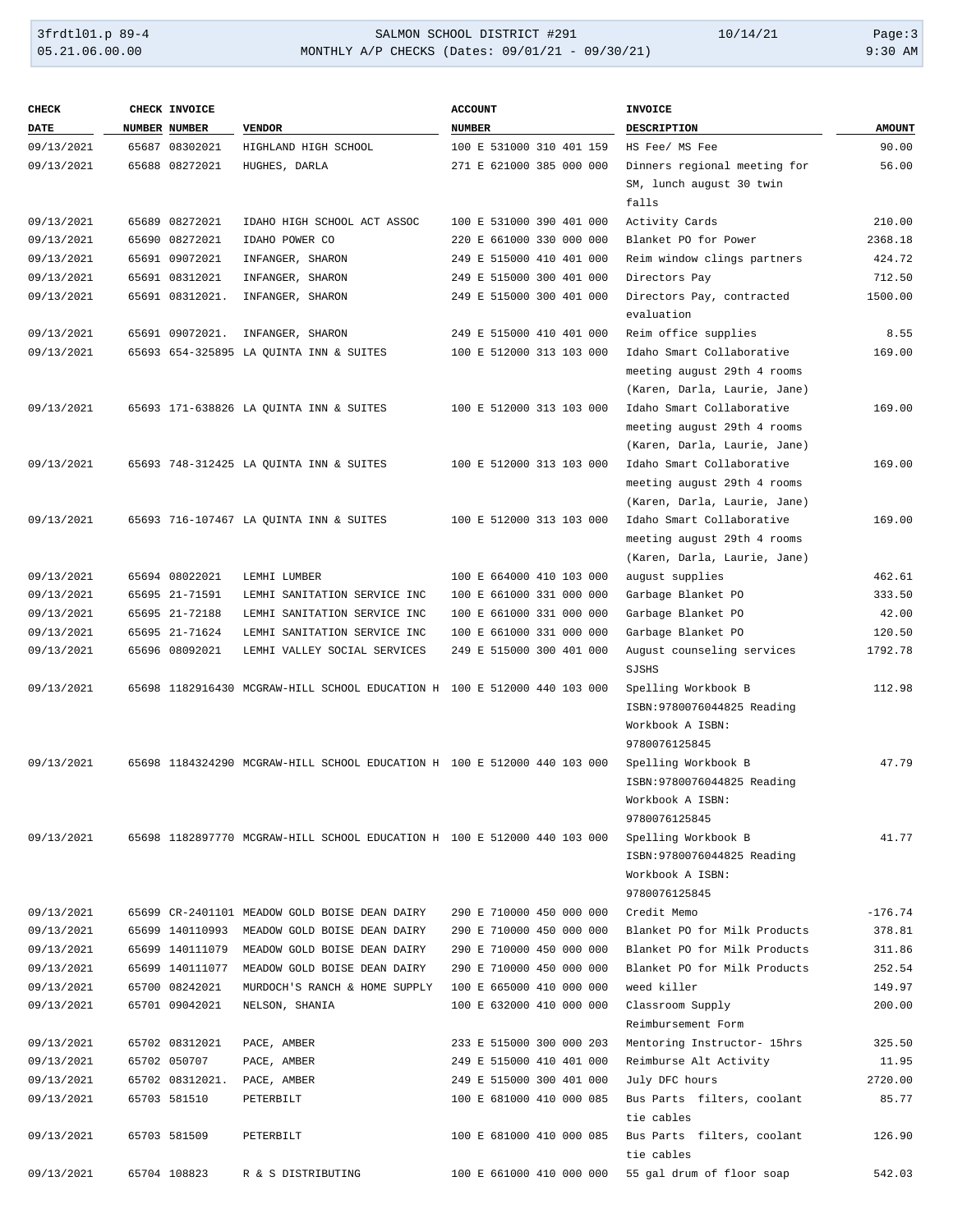### 3frdtl01.p 89-4 <br>
35.21.06.00.00 <br>
330 AM MONTHLY A/P CHECKS (Dates: 09/01/21 - 09/30/21) <br>
330 AM 9:30 AM MONTHLY A/P CHECKS (Dates: 09/01/21 - 09/30/21)

| <b>CHECK</b> |            | CHECK INVOICE              |                                        | <b>ACCOUNT</b>           | <b>INVOICE</b>                |               |
|--------------|------------|----------------------------|----------------------------------------|--------------------------|-------------------------------|---------------|
| DATE         |            | NUMBER NUMBER              | <b>VENDOR</b>                          | <b>NUMBER</b>            | <b>DESCRIPTION</b>            | <b>AMOUNT</b> |
| 09/13/2021   |            | 65704 108824               | R & S DISTRIBUTING                     | 100 E 661000 410 000 000 | paper towels and vacuum bags  | 953.88        |
| 09/13/2021   |            | 65705 08272021             | RICHARD JORDAN CONSTRUCTION            | 100 E 664000 300 103 000 | gutters for new modular       | 1010.00       |
| 09/13/2021   |            | 65705 08272021.            | RICHARD JORDAN CONSTRUCTION            | 220 E 663000 300 000 000 | Alt School Ramp/Framing &     | 13185.00      |
|              |            |                            |                                        |                          | Gutter                        |               |
| 09/13/2021   | 65705 5108 |                            | RICHARD JORDAN CONSTRUCTION            | 100 E 664000 300 103 000 | move electrical for new mod   | 688.60        |
| 09/13/2021   | 65706 5166 |                            | ROCKY MOUNTAIN ELECTRIC                | 100 E 664000 300 401 000 | wire in drill press and       | 742.75        |
|              |            |                            |                                        |                          | grinder in metal shop         |               |
| 09/13/2021   |            | 65707 8396069              | ROCKY MOUNTAIN ROLL                    | 249 E 515000 300 401 000 | Alternative Activity for      | 2943.70       |
|              |            |                            |                                        |                          | teens, Lemhi County Fair      |               |
| 09/13/2021   |            | 65708 09072021             | SALMON VALLEY PRINT                    | 100 E 512000 410 103 000 | 2 part perforated             | 160.00        |
|              |            |                            |                                        |                          | transportation change         |               |
| 09/13/2021   |            |                            | 65709 02-1661069 SAVEWAY MARKET        | 249 E 515000 410 401 000 | Blanket PO for DFY leadership | 60.13         |
|              |            |                            |                                        |                          | lunches/light refreshments    |               |
|              |            |                            |                                        |                          | not to exceed                 |               |
| 09/13/2021   |            |                            | 65709 05-1648312 SAVEWAY MARKET        | 249 E 515000 410 401 000 | Blanket PO for DFY leadership | 43.58         |
|              |            |                            |                                        |                          | lunches/light refreshments    |               |
|              |            |                            |                                        |                          | not to exceed                 |               |
| 09/13/2021   |            |                            | 65709 61-1879618 SAVEWAY MARKET        | 249 E 515000 410 401 000 | Blanket PO for DFY leadership | 45.02         |
|              |            |                            |                                        |                          | lunches/light refreshments    |               |
|              |            |                            |                                        |                          | not to exceed                 |               |
| 09/13/2021   |            | 65710 09012021             | SCHROEDER, ANNA                        | 100 E 632000 410 000 000 | Classroom Supply              | 200.00        |
|              |            |                            |                                        |                          | Reimbursement Form            |               |
| 09/13/2021   |            | 65711 23490439             | SHAMROCK FOODS COMPANY                 | 290 E 710000 450 000 000 | Blanket PO for Food           | 555.52        |
| 09/13/2021   |            | 65712 08302021             | SKYLINE HIGH SCHOOL                    | 100 E 531000 310 401 151 | Tiger-Grizz Fees Cross        | 40.00         |
|              |            |                            |                                        |                          | Country                       |               |
| 09/13/2021   |            | 65712 08302021             | SKYLINE HIGH SCHOOL                    | 100 E 531000 310 401 159 | Tiger-Grizz Fees Cross        | 30.00         |
|              |            |                            |                                        |                          | Country                       |               |
| 09/13/2021   |            | 65713 08302021             | SODA SPRINGS HIGH SCHOOL               | 100 E 531000 310 401 151 | High School CC Fees           | 90.00         |
| 09/13/2021   |            | 65714 08272021             | SORBY-WIRTH, KAREN                     | 271 E 621000 385 000 000 | Dinners regional meeting for  | 56.00         |
|              |            |                            |                                        |                          | SM, lunch august 30 twin      |               |
|              |            |                            |                                        |                          | falls                         |               |
| 09/13/2021   |            | 65715 2042-293             | STATE IDAHO DEPT OF EDUCATION          | 100 E 681000 380 000 085 | SDE regional pre-service      | 10.00         |
|              |            |                            |                                        |                          | training Black foot ID        |               |
| 09/13/2021   |            | 65716 281030.              | STATE INSURANCE FUND                   | 100 E 632000 270 001 000 | Installment Premium           | 2949.00       |
| 09/13/2021   |            | 65717 77368                | STEAM STORE ROCKY MOUNTAIN             | 100 E 681000 416 000 050 | Bus Cleaning 5 gallons        | 53.50         |
|              |            |                            |                                        |                          | carbonate                     |               |
| 09/13/2021   |            | 65718 08272021             | WEST JEFFERSON HIGH SCHOOL             | 100 E 531000 310 401 150 | VB Tournament Fee             | 200.00        |
| 09/27/2021   |            |                            | 65719 20210923AD AFLAC GROUP INSURANCE | 100 L 218510 000 000 000 | Payroll accrual               | 260.20        |
| 09/27/2021   |            |                            | 65719 20210923AD AFLAC GROUP INSURANCE | 100 L 218510 000 000 000 | Payroll accrual               | 235.60        |
| 09/27/2021   |            |                            | 65719 20210923AD AFLAC GROUP INSURANCE | 100 L 218600 000 000 000 | Payroll accrual               | 119.12        |
| 09/27/2021   |            |                            | 65719 20210923BD AFLAC GROUP INSURANCE | 257 L 218510 000 000 000 | Payroll accrual               | 16.12         |
| 09/27/2021   |            |                            | 65719 20210923BD AFLAC GROUP INSURANCE | 257 L 218510 000 000 000 | Payroll accrual               | 8.65          |
| 09/27/2021   |            | 65720 AF25058790 APPLE INC |                                        | 100 E 622000 410 000 000 | New Laptops for staff, iPads  | 8790.00       |
|              |            |                            |                                        |                          | to upgrade K-3                |               |
| 09/27/2021   |            | 65720 AF36424403 APPLE INC |                                        | 100 E 622000 410 000 000 | New Laptops for staff, iPads  | 17640.00      |
|              |            |                            |                                        |                          | to upgrade K-3                |               |
| 09/27/2021   |            | 65720 AF29727679 APPLE INC |                                        | 100 E 622000 410 000 000 | New Laptops for staff, iPads  | 13185.00      |
|              |            |                            |                                        |                          | to upgrade K-3                |               |
| 09/27/2021   |            | 65721 09142021             | BERRY OIL                              | 100 E 681000 420 000 000 | Bus route fuel                | 103.09        |
| 09/27/2021   |            | 65722 179325               | BRYSON SALES AND SERVICE INC           | 261 E 515000 410 401 000 | Bus Cameras, missed invoice   | 594.00        |
| 09/27/2021   |            | 65723 09142021             | CITY OF SALMON                         | 249 E 515000 300 401 000 | Extra duty law enforcement    | 2870.00       |
| 09/27/2021   |            | 65724 09142021             | COCKRELL, MARIAM                       | 233 E 515000 300 000 203 | Facilitator for Boomerang     | 300.00        |
|              |            |                            |                                        |                          | Link Crew training            |               |
| 09/27/2021   |            | 65725 09142021             | COOPER, KATIE                          | 100 E 632000 410 000 000 | Classroom Supply              | 117.06        |
|              |            |                            |                                        |                          | Reimbursement Form            |               |
| 09/27/2021   |            | 65726 09222021             | DAVID GOMEZ                            | 246 E 611000 380 000 000 | Mileage, Per-Diem             | 280.00        |
|              |            |                            |                                        |                          |                               |               |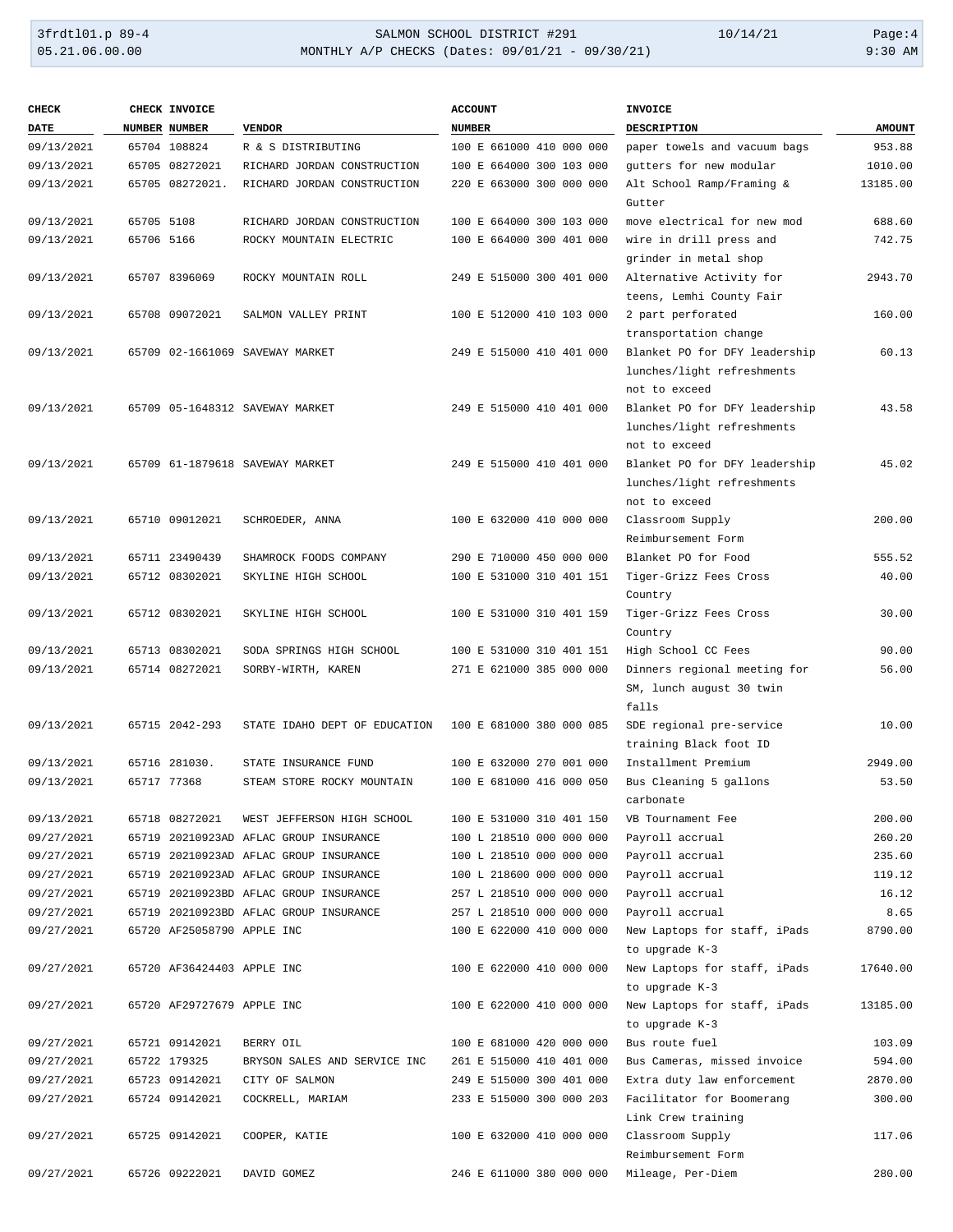### 3frdtl01.p 89-4 <br>
36.00.00 SALMON SCHOOL DISTRICT #291 10/14/21 Page:5<br>
30.00 MONTHLY A/P CHECKS (Dates: 09/01/21 - 09/30/21) 9:30 AM MONTHLY A/P CHECKS (Dates: 09/01/21 - 09/30/21)

| <b>CHECK</b> |            | CHECK INVOICE         |                                                 | <b>ACCOUNT</b>           | <b>INVOICE</b>                |               |
|--------------|------------|-----------------------|-------------------------------------------------|--------------------------|-------------------------------|---------------|
| <b>DATE</b>  |            | NUMBER NUMBER         | <b>VENDOR</b>                                   | <b>NUMBER</b>            | DESCRIPTION                   | <b>AMOUNT</b> |
| 09/27/2021   |            | 65726 09142021        | DAVID GOMEZ                                     | 246 E 611000 300 000 000 | Internet presentation         | 900.00        |
| 09/27/2021   |            |                       | 65727 20210923AD DELTA DENTAL OF IDAHO          | 100 L 218600 000 000 000 | Payroll accrual-DDent         | 2140.63       |
| 09/27/2021   |            |                       | 65727 20210923AD DELTA DENTAL OF IDAHO          | 251 L 218600 000 000 000 | Payroll accrual-DDent         | 65.86         |
| 09/27/2021   |            |                       | 65727 20210923BD DELTA DENTAL OF IDAHO          | 100 L 218600 000 000 000 | Payroll accrual-DDent         | 695.91        |
| 09/27/2021   |            |                       | 65727 20210923BD DELTA DENTAL OF IDAHO          | 251 L 218600 000 000 000 | Payroll accrual-DDent         | 32.93         |
| 09/27/2021   |            |                       | 65727 20210923BD DELTA DENTAL OF IDAHO          | 257 L 218600 000 000 000 | Payroll accrual-DDent         | 122.50        |
| 09/27/2021   |            |                       | 65727 20210923BD DELTA DENTAL OF IDAHO          | 290 L 218600 000 000 000 | Payroll accrual-DDent         | 98.79         |
| 09/27/2021   |            |                       | 65727 20210923CD DELTA DENTAL OF IDAHO          | 100 L 218600 000 000 000 | Payroll accrual-DDent         | $-32.93$      |
| 09/27/2021   |            |                       | 65727 20210923DD DELTA DENTAL OF IDAHO          | 100 L 218600 000 000 000 | Payroll accrual-DDent         | 32.93         |
| 09/27/2021   |            | 65728 09222021        | <b>GLENN</b>                                    | 100 E 531000 390 401 000 | Idaho State Coaches           | 125.00        |
|              |            |                       |                                                 |                          | Association/ Fees/ Dues       |               |
| 09/27/2021   |            | 65730 3108305         | GOLD STAR FOODS                                 | 290 E 710000 450 000 450 | Blanket PO for CMDY Food      | 194.72        |
| 09/27/2021   |            | 65730 3108524         | GOLD STAR FOODS                                 | 290 E 710000 450 000 000 | Blanket PO for Food           | 996.86        |
| 09/27/2021   |            | 65730 3108263         | GOLD STAR FOODS                                 | 290 E 710000 450 000 000 | Blanket PO for Food           | 2890.11       |
| 09/27/2021   |            | 65730 3108259         | GOLD STAR FOODS                                 | 290 E 710000 450 000 000 | Blanket PO for Food           | 111.44        |
| 09/27/2021   |            |                       | 65730 3108263-CM GOLD STAR FOODS                | 290 E 710000 450 000 000 | Blanket PO for Food/ CM for   | $-562.10$     |
|              |            |                       |                                                 |                          | food not received             |               |
| 09/27/2021   |            |                       | 65730 3108259-CM GOLD STAR FOODS                | 290 E 710000 450 000 000 | Blanket PO for Food-CM for    | $-15.92$      |
|              |            |                       |                                                 |                          | food not received             |               |
| 09/27/2021   |            |                       | 65730 3108263-CM GOLD STAR FOODS                | 290 E 710000 450 000 000 | Blanket PO for Food-CM for    | $-680.32$     |
|              |            |                       |                                                 |                          | food not received             |               |
| 09/27/2021   |            | 65730 3104921         | <b>GOLD STAR FOODS</b>                          | 290 E 710000 450 000 450 | Blanket PO for CMDY Food      | 341.30        |
| 09/27/2021   | 65731 4132 |                       | HI-TEX FLAGS & ADVERTISING                      | 100 E 531000 410 401 000 | OHSA Safety Pennant Strings   | 135.00        |
| 09/27/2021   |            |                       | 65732 20210923AD IDAHO DEPT OF LABOR PAYMENT CO | 100 L 218900 000 000 000 | Payroll accrual               | 89.88         |
| 09/27/2021   | 65733 1179 |                       | IDAHO SCHOOL BOARDS ASSN INC.                   | 100 E 631000 300 001 000 | Phase Two of Trustee Rezone   | 2450.00       |
| 09/27/2021   |            | 65734 20210923AD IEA  |                                                 | 100 L 218905 000 000 000 | Payroll accrual               | 54.71         |
| 09/27/2021   |            | 65735 725319          | INFANGER, SHARON                                | 249 E 515000 410 401 000 | Reimbursement LR DFY          | 78.00         |
| 09/27/2021   |            | 65735 09142021        | INFANGER, SHARON                                | 249 E 515000 410 401 000 | Reimbursements FB ads         | 22.96         |
| 09/27/2021   |            | 65735 09022021        | INFANGER, SHARON                                | 233 E 515000 410 000 203 | Reim office supplies          | 40.61         |
| 09/27/2021   |            | 65735 09262021        | INFANGER, SHARON                                | 249 E 515000 300 401 000 | Director Pay                  | 1425.00       |
| 09/27/2021   |            | 65735 09222021.       | INFANGER, SHARON                                | 246 E 611000 410 000 000 | Reimbursement                 | 373.47        |
| 09/27/2021   |            | 65736 09222021        | LEMHI VALLEY SOCIAL SERVICES                    | 249 E 515000 300 401 000 | September Counseling Services | 3000.00       |
|              |            |                       |                                                 |                          | SJSHS                         |               |
| 09/27/2021   |            | 65737 09222021        | LEWIS, RENAE                                    | 271 E 621000 313 000 000 | Reimbursement for travel      | 1198.00       |
| 09/27/2021   |            | 65737 09222021        | LEWIS, RENAE                                    | 271 E 621000 385 000 000 | Reimbursement for travel      | 2618.78       |
| 09/27/2021   |            | 65738 26993023        | LEXISNEXIS MATTHEW BENDER                       | 100 E 632000 410 001 000 | Idaho Law book 2021           | 90.08         |
| 09/27/2021   |            | 65739 0738658-IN MARC |                                                 | 100 E 661000 410 000 000 | supplies                      | 1034.63       |
| 09/27/2021   |            | 65740 09162021        | MCKINNEY, SEAN                                  | 100 E 632000 410 000 000 | Classroom Supply              | 200.00        |
|              |            |                       |                                                 |                          | Reimbursement Form            |               |
| 09/27/2021   |            | 65741 09142021        | MEACHAM, AARON                                  | 249 E 515000 300 401 000 | SSAPCO evaluation services    | 5100.00       |
| 09/27/2021   |            | 65742 140111352       | MEADOW GOLD BOISE DEAN DAIRY                    | 290 E 710000 450 000 000 | Blanket PO for Milk Products  | 213.26        |
| 09/27/2021   |            | 65742 140111212       | MEADOW GOLD BOISE DEAN DAIRY                    | 290 E 710000 450 000 000 | Blanket PO for Milk Products  | 127.58        |
| 09/27/2021   |            | 65742 140111214       | MEADOW GOLD BOISE DEAN DAIRY                    | 290 E 710000 450 000 000 | Blanket PO for Milk Products  | 174.72        |
| 09/27/2021   |            |                       | 65742 140111354 MEADOW GOLD BOISE DEAN DAIRY    | 290 E 710000 450 000 000 | Blanket PO for Milk Products  | 199.70        |
| 09/27/2021   |            |                       | 65743 20210923AD NCPERS GROUP LIFE INS          | 100 L 218700 000 000 000 | Payroll accrual               | 192.00        |
| 09/27/2021   |            |                       | 65743 20210923AD NCPERS GROUP LIFE INS          | 231 L 218700 000 000 000 | Payroll accrual               | 16.00         |
| 09/27/2021   |            |                       | 65743 20210923BD NCPERS GROUP LIFE INS          | 100 L 218700 000 000 000 | Payroll accrual               | 48.00         |
| 09/27/2021   |            |                       | 65743 20210923BD NCPERS GROUP LIFE INS          | 257 L 218700 000 000 000 | Payroll accrual               | 16.00         |
| 09/27/2021   |            |                       | 65744 20210923AD NEBRASKA CHILD SUPPORT PAYMNT  | 100 L 218900 000 000 000 | R BRADSHAW AR24P7HNGDYZL      | 853.00        |
| 09/27/2021   |            | 65745 7605168         | NELCO                                           | 100 E 651000 410 001 000 | Universal 4up blank w-2 &     | 281.46        |
|              |            |                       |                                                 |                          | 1099, 1970 w-2 & 1099         |               |
|              |            |                       |                                                 |                          | Universal double              |               |
| 09/27/2021   |            | 65746 09262021        | PACE, AMBER                                     | 249 E 515000 300 401 000 | September DFC hours           | 2890.00       |
| 09/27/2021   |            | 65746 09142021        | PACE, AMBER                                     | 249 E 515000 410 401 000 | Reimbursement light           | 55.82         |
|              |            |                       |                                                 |                          | refreshments                  |               |
| 09/27/2021   |            | 65746 730432          | PACE, AMBER                                     | 249 E 515000 410 401 000 | Reimbursement light           | 39.00         |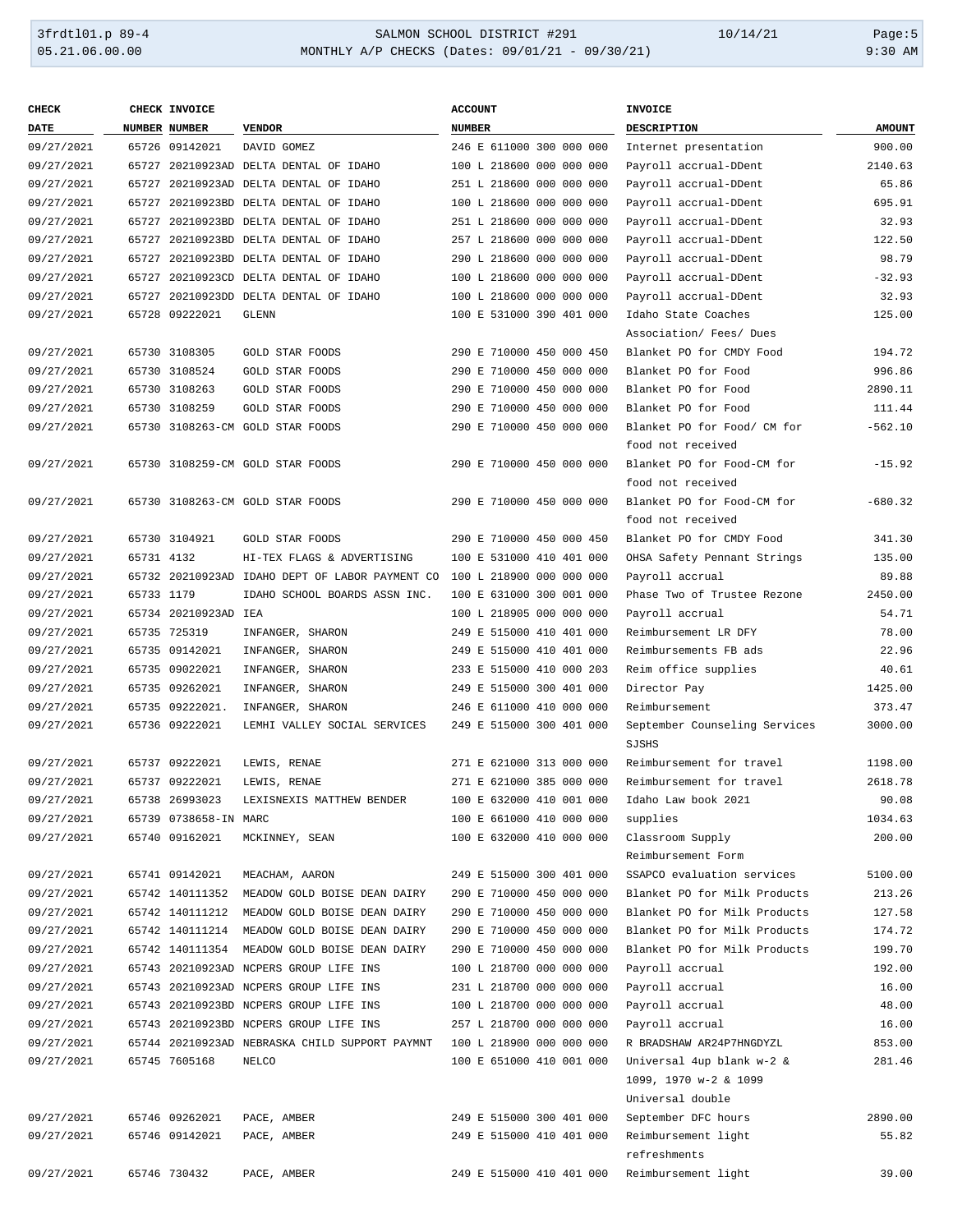### 3frdtl01.p 89-4 SALMON SCHOOL DISTRICT #291 10/14/21 Page:6 MONTHLY A/P CHECKS (Dates: 09/01/21 - 09/30/21)

| <b>CHECK</b>                  |            | CHECK INVOICE                         |                                                         | <b>ACCOUNT</b>           | <b>INVOICE</b>                |               |
|-------------------------------|------------|---------------------------------------|---------------------------------------------------------|--------------------------|-------------------------------|---------------|
| <b>DATE</b>                   |            | <b>NUMBER NUMBER</b>                  | <b>VENDOR</b>                                           | <b>NUMBER</b>            | DESCRIPTION                   | <b>AMOUNT</b> |
|                               |            |                                       |                                                         |                          | refreshments                  |               |
| 09/27/2021                    |            |                                       | 65747 20210923BD PRE-PAID LEGAL SVC INC.                | 100 L 218910 000 000 000 | Payroll accrual               | 25.90         |
| 09/27/2021                    |            |                                       | 65747 20210923BD PRE-PAID LEGAL SVC INC.                | 257 L 218910 000 000 000 | Payroll accrual               | 51.80         |
| 09/27/2021                    |            |                                       | 65747 20210923BD PRE-PAID LEGAL SVC INC.                | 290 L 218910 000 000 000 | Payroll accrual               | 25.90         |
| 09/27/2021                    |            |                                       | 65747 20210923AD PRE-PAID LEGAL SVC INC.                | 100 L 218910 000 000 000 | Payroll accrual               | 221.15        |
| 09/27/2021                    |            | 65748 108845                          | R & S DISTRIBUTING                                      | 100 E 661000 410 000 000 | hose for scrubber             | 47.72         |
| 09/27/2021                    |            | 65749 09222021                        | RISE BROADBAND                                          | 245 E 632000 300 000 000 | Web Hosting, Salmon School    | 24.00         |
|                               |            |                                       |                                                         |                          | District Blanket PO           |               |
| 09/27/2021                    | 65750 5191 |                                       | ROCKY MOUNTAIN ELECTRIC                                 | 100 E 664000 410 103 000 | removal of old bell system in | 762.14        |
|                               |            |                                       |                                                         |                          | Pioneer                       |               |
| 09/27/2021                    |            | 65751 12019                           | SALMON VALLEY PRINT                                     | 249 E 515000 410 401 000 | Print Materials for DFC       | 27.00         |
|                               |            |                                       |                                                         |                          | program/events                |               |
| 09/27/2021                    |            | 65751 12007                           | SALMON VALLEY PRINT                                     | 249 E 515000 410 401 000 | Print Materials for DFC       | 13.50         |
|                               |            |                                       |                                                         |                          | program/events                |               |
| 09/27/2021                    |            |                                       | 65752 20210825AD SALMON SCHOOL DISTRICT #291            | 231 E 515000 110 401 000 | Payroll accrual - Rent        | 225.00        |
| 09/27/2021                    |            |                                       | 65752 20210825AD SALMON SCHOOL DISTRICT #291            | 100 L 218600 000 000 000 | Payroll accrual               | 148.38        |
| 09/27/2021                    |            |                                       | 65752 20210825BD SALMON SCHOOL DISTRICT #291            | 100 L 218600 000 000 000 | Payroll accrual               | 135.00        |
| 09/27/2021                    |            |                                       | 65753 20210923AD STATE IDAHO DEPT OF EDUCATION          | 100 E 632000 310 001 000 | Payroll accrual               | 28.10         |
| 09/27/2021                    |            |                                       | 65753 20210923ED STATE IDAHO DEPT OF EDUCATION          | 100 E 632000 310 001 000 | Payroll accrual               | 28.10         |
| 09/27/2021                    |            |                                       | 65753 20210923BD STATE IDAHO DEPT OF EDUCATION          | 100 E 632000 310 001 000 | Payroll accrual               | 154.55        |
| 09/27/2021                    |            |                                       | 65753 20210923BD STATE IDAHO DEPT OF EDUCATION          | 251 E 632000 310 001 000 | Payroll accrual               | 56.20         |
| 09/27/2021                    |            |                                       | 65753 20210923BD STATE IDAHO DEPT OF EDUCATION          | 290 E 632000 310 001 000 | Payroll accrual               | 28.10         |
| 09/27/2021                    |            |                                       | 65753 20210923BD STATE IDAHO DEPT OF EDUCATION          | 260 E 632000 310 001 000 | Payroll accrual               | 28.10         |
| 09/27/2021                    |            |                                       | 65753 20210923BD STATE IDAHO DEPT OF EDUCATION          | 254 E 632000 310 001 000 | Payroll accrual               | 28.10         |
| 09/27/2021                    |            |                                       | 65753 20210923CD STATE IDAHO DEPT OF EDUCATION          | 100 E 632000 310 001 000 | Payroll accrual               | 28.10         |
| 09/27/2021                    |            |                                       | 65753 20210923DD STATE IDAHO DEPT OF EDUCATION          | 100 E 632000 310 001 000 | Payroll accrual               | $-28.10$      |
| 09/27/2021                    |            | 65754 09222021                        | SYRINGA LODGE                                           | 246 E 611000 380 000 000 | Lodging-David Gomez Presenter | 192.00        |
| 09/27/2021                    |            |                                       | 65755 20210923AD UNITED HERITAGE LIFE INS CO            | 100 L 218600 000 000 000 | Payroll accrual               | 516.85        |
| 09/27/2021                    |            |                                       | 65755 20210923AD UNITED HERITAGE LIFE INS CO            | 231 L 218600 000 000 000 | Payroll accrual               | 8.70          |
| 09/27/2021                    |            |                                       | 65755 20210923AD UNITED HERITAGE LIFE INS CO            | 251 L 218600 000 000 000 | Payroll accrual               | 17.41         |
| 09/27/2021                    |            |                                       | 65755 20210923CD UNITED HERITAGE LIFE INS CO            | 100 L 218600 000 000 000 | Payroll accrual               | $-8.70$       |
| 09/27/2021                    |            |                                       | 65755 20210923BD UNITED HERITAGE LIFE INS CO            | 100 L 218600 000 000 000 | Payroll accrual               | 239.70        |
| 09/27/2021                    |            |                                       | 65755 20210923BD UNITED HERITAGE LIFE INS CO            | 251 L 218600 000 000 000 | Payroll accrual               | 8.70          |
| 09/27/2021                    |            |                                       | 65755 20210923BD UNITED HERITAGE LIFE INS CO            | 257 L 218600 000 000 000 | Payroll accrual               | 45.42         |
| 09/27/2021                    |            |                                       | 65755 20210923BD UNITED HERITAGE LIFE INS CO            | 290 L 218600 000 000 000 | Payroll accrual               | 17.40         |
| 09/27/2021                    |            |                                       | 65755 20210923BD UNITED HERITAGE LIFE INS CO            | 260 L 218600 000 000 000 | Payroll accrual               | 4.35          |
| 09/27/2021                    |            |                                       | 65755 20210923DD UNITED HERITAGE LIFE INS CO            | 100 L 218600 000 000 000 | Payroll accrual               | 8.70          |
| 09/27/2021                    |            |                                       | 65756 9887439786 VERIZON WIRELESS                       | 245 E 632000 350 000 000 | Verizon Blanket PO- New Phone | 594.45        |
|                               |            |                                       |                                                         |                          | for Todd                      |               |
| 09/27/2021                    |            | 65757 09222021                        | WENDELL HIGH SCHOOL                                     | 100 E 531000 310 401 155 | Wrestling Tournament Fee      | 180.00        |
| 09/27/2021                    |            | 65758 09162021                        | WESTERN RECORDS DESTRUCTION, I 100 E 632000 300 001 000 |                          | Records destruction           | 46.00         |
| 09/16/2021 202100026 08312021 |            |                                       | STATE TAX COMMISSION                                    | 100 E 531000 300 401 000 | Aug 21 Sales Tax              | 118.59        |
|                               |            |                                       | 09/23/2021 202100027 20210923AD BLUE CROSS OF IDAHO     | 100 L 218600 000 000 000 | Payroll accrual               | 7376.28       |
|                               |            |                                       | 09/23/2021 202100027 20210923AF BLUE CROSS OF IDAHO     | 100 L 218600 000 000 000 | Payroll accrual               | 25910.50      |
|                               |            |                                       | 09/23/2021 202100027 20210923AF BLUE CROSS OF IDAHO     | 231 L 218600 000 000 000 | Payroll accrual               | 559.55        |
|                               |            |                                       | 09/23/2021 202100027 20210923AF BLUE CROSS OF IDAHO     | 251 L 218600 000 000 000 | Payroll accrual               | 559.55        |
|                               |            | 09/23/2021 202100028 20210923AD PERSI |                                                         | 100 L 218500 000 000 000 | Payroll accrual               | 15803.52      |
|                               |            | 09/23/2021 202100028 20210923AD PERSI |                                                         | 251 L 218500 000 000 000 | Payroll accrual               | 391.91        |
|                               |            | 09/23/2021 202100028 20210923AD PERSI |                                                         | 231 L 218500 000 000 000 | Payroll accrual               | 335.09        |
|                               |            | 09/23/2021 202100028 20210923AD PERSI |                                                         | 100 L 218500 000 000 000 | Payroll accrual               | 1348.68       |
|                               |            | 09/23/2021 202100028 20210923AD PERSI |                                                         | 100 L 218500 000 000 000 | Payroll accrual               | 1480.00       |
|                               |            | 09/23/2021 202100028 20210923AD PERSI |                                                         | 100 L 218500 000 000 000 | Payroll accrual               | 400.00        |
|                               |            | 09/23/2021 202100028 20210923AF PERSI |                                                         | 100 L 218500 000 000 000 | Payroll accrual PERSI SL      | 0.00          |
|                               |            | 09/23/2021 202100028 20210923AF PERSI |                                                         | 251 L 218500 000 000 000 | Payroll accrual PERSI SL      | 0.00          |
|                               |            | 09/23/2021 202100028 20210923AF PERSI |                                                         | 231 L 218500 000 000 000 | Payroll accrual PERSI SL      | 0.00          |
|                               |            | 09/23/2021 202100028 20210923AF PERSI |                                                         | 100 L 218500 000 000 000 | Payroll accrual               | 0.00          |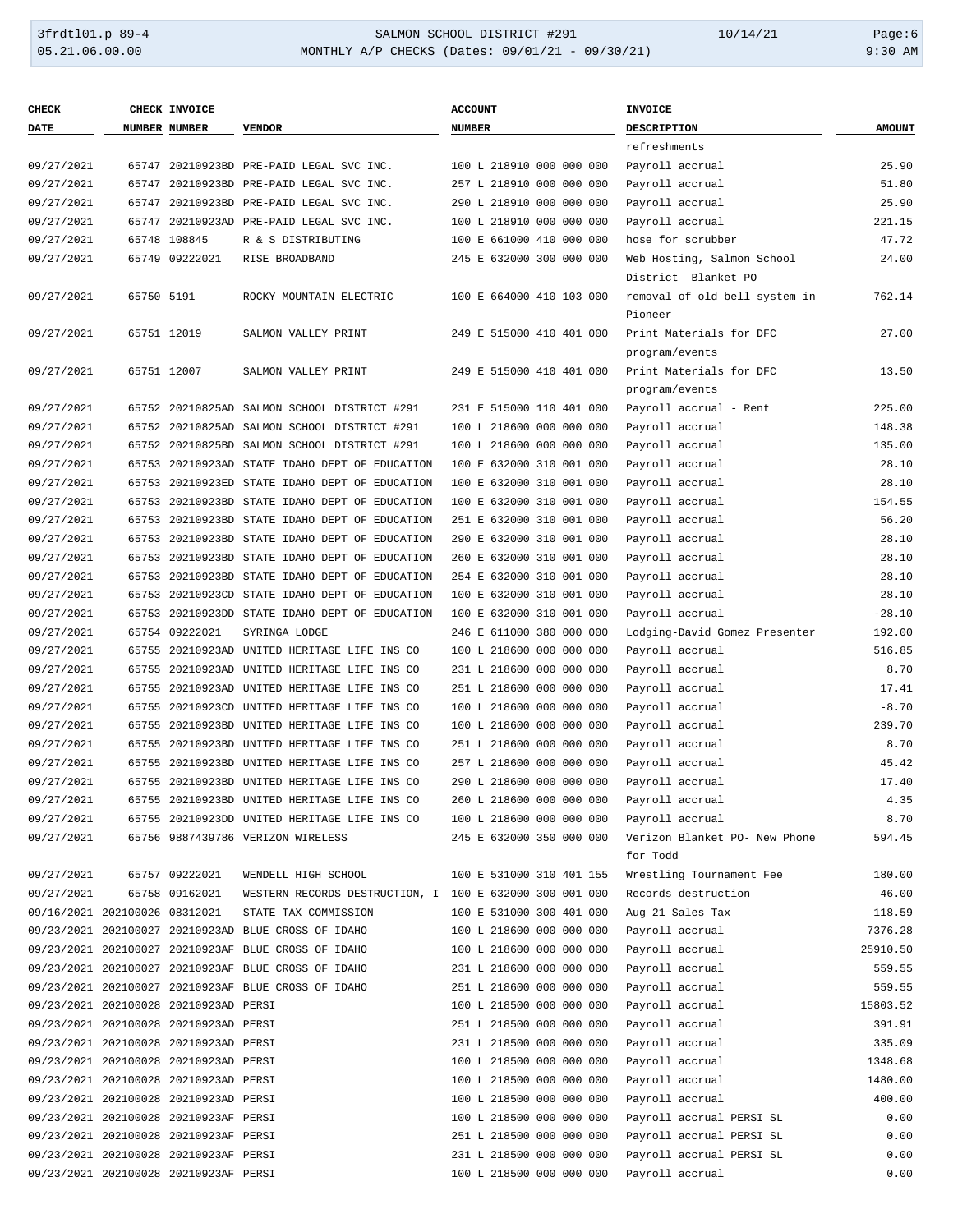| <b>CHECK</b> | CHECK INVOICE                         |                                                      | <b>ACCOUNT</b>           | INVOICE                  |               |
|--------------|---------------------------------------|------------------------------------------------------|--------------------------|--------------------------|---------------|
| <b>DATE</b>  | NUMBER NUMBER                         | <b>VENDOR</b>                                        | <b>NUMBER</b>            | DESCRIPTION              | <b>AMOUNT</b> |
|              | 09/23/2021 202100028 20210923AF PERSI |                                                      | 251 L 218500 000 000 000 | Payroll accrual          | 0.00          |
|              | 09/23/2021 202100028 20210923AF PERSI |                                                      | 231 L 218500 000 000 000 | Payroll accrual          | 0.00          |
|              | 09/23/2021 202100028 20210923AF PERSI |                                                      | 100 L 218500 000 000 000 | Payroll accrual PERSI    | 26353.90      |
|              | 09/23/2021 202100028 20210923AF PERSI |                                                      | 251 L 218500 000 000 000 | Payroll accrual PERSI    | 653.56        |
|              | 09/23/2021 202100028 20210923AF PERSI |                                                      | 231 L 218500 000 000 000 | Payroll accrual PERSI    | 558.79        |
|              | 09/23/2021 202100028 20210923AF PERSI |                                                      | 100 L 218500 000 000 000 | Payroll accrual          | 13.68         |
|              | 09/23/2021 202100029 20210923AD SEA   |                                                      | 100 L 218906 000 000 000 | Payroll accrual SEA Dues | 2.50          |
|              |                                       | 09/23/2021 202100030 20210923AD STATE TAX COMMISSION | 100 L 218400 000 000 000 | Payroll accrual          | 1779.00       |
|              |                                       | 09/23/2021 202100030 20210923AD STATE TAX COMMISSION | 251 L 218400 000 000 000 | Payroll accrual          | 70.00         |
|              |                                       | 09/23/2021 202100030 20210923AD STATE TAX COMMISSION | 100 L 218400 000 000 000 | Payroll accrual          | 5169.65       |
|              |                                       | 09/23/2021 202100030 20210923AD STATE TAX COMMISSION | 251 L 218400 000 000 000 | Payroll accrual          | 205.35        |
|              |                                       | 09/23/2021 202100030 20210923AD STATE TAX COMMISSION | 231 L 218400 000 000 000 | Payroll accrual          | 38.00         |
|              | 09/23/2021 202100031 20210923AD EFTPS |                                                      | 100 L 218100 000 000 000 | Payroll accrual          | 13037.88      |
|              |                                       |                                                      |                          |                          | 333.45        |
|              | 09/23/2021 202100031 20210923AD EFTPS |                                                      | 251 L 218100 000 000 000 | Payroll accrual          |               |
|              | 09/23/2021 202100031 20210923AD EFTPS |                                                      | 231 L 218100 000 000 000 | Payroll accrual          | 289.62        |
|              | 09/23/2021 202100031 20210923AD EFTPS |                                                      | 100 L 218300 000 000 000 | Payroll accrual          | 630.00        |
|              | 09/23/2021 202100031 20210923AD EFTPS |                                                      | 100 L 218300 000 000 000 | Payroll accrual          | 15705.04      |
|              | 09/23/2021 202100031 20210923AD EFTPS |                                                      | 251 L 218300 000 000 000 | Payroll accrual          | 546.22        |
|              | 09/23/2021 202100031 20210923AD EFTPS |                                                      | 231 L 218300 000 000 000 | Payroll accrual          | 193.18        |
|              | 09/23/2021 202100031 20210923AD EFTPS |                                                      | 100 L 218200 000 000 000 | Payroll accrual          | 3049.18       |
|              | 09/23/2021 202100031 20210923AD EFTPS |                                                      | 251 L 218200 000 000 000 | Payroll accrual          | 77.98         |
|              | 09/23/2021 202100031 20210923AD EFTPS |                                                      | 231 L 218200 000 000 000 | Payroll accrual          | 67.73         |
|              | 09/23/2021 202100031 20210923AF EFTPS |                                                      | 100 L 218100 000 000 000 | Payroll accrual          | 13037.88      |
|              | 09/23/2021 202100031 20210923AF EFTPS |                                                      | 251 L 218100 000 000 000 | Payroll accrual          | 333.45        |
|              | 09/23/2021 202100031 20210923AF EFTPS |                                                      | 231 L 218100 000 000 000 | Payroll accrual          | 289.62        |
|              | 09/23/2021 202100031 20210923AF EFTPS |                                                      | 100 L 218200 000 000 000 | Payroll accrual          | 3049.18       |
|              | 09/23/2021 202100031 20210923AF EFTPS |                                                      | 251 L 218200 000 000 000 | Payroll accrual          | 77.98         |
|              | 09/23/2021 202100031 20210923AF EFTPS |                                                      | 231 L 218200 000 000 000 | Payroll accrual          | 67.73         |
|              |                                       | 09/23/2021 202100032 20210923BD BLUE CROSS OF IDAHO  | 100 L 218600 000 000 000 | Payroll accrual          | 2075.41       |
|              |                                       | 09/23/2021 202100032 20210923BD BLUE CROSS OF IDAHO  | 251 L 218600 000 000 000 | Payroll accrual          | 446.35        |
|              |                                       | 09/23/2021 202100032 20210923BD BLUE CROSS OF IDAHO  | 245 L 218600 000 000 000 | Payroll accrual          | 700.64        |
|              |                                       | 09/23/2021 202100032 20210923BD BLUE CROSS OF IDAHO  | 260 L 218600 000 000 000 | Payroll accrual          | 875.80        |
|              |                                       | 09/23/2021 202100032 20210923BF BLUE CROSS OF IDAHO  | 100 L 218600 000 000 000 | Payroll accrual          | 13757.07      |
|              |                                       | 09/23/2021 202100032 20210923BF BLUE CROSS OF IDAHO  | 251 L 218600 000 000 000 | Payroll accrual          | 1678.65       |
|              |                                       | 09/23/2021 202100032 20210923BF BLUE CROSS OF IDAHO  | 257 L 218600 000 000 000 | Payroll accrual          | 3200.62       |
|              |                                       | 09/23/2021 202100032 20210923BF BLUE CROSS OF IDAHO  | 258 L 218600 000 000 000 | Payroll accrual          | 279.77        |
|              |                                       | 09/23/2021 202100032 20210923BF BLUE CROSS OF IDAHO  | 290 L 218600 000 000 000 | Payroll accrual          | 1678.65       |
|              |                                       | 09/23/2021 202100032 20210923BF BLUE CROSS OF IDAHO  | 245 L 218600 000 000 000 | Payroll accrual          | 447.64        |
|              |                                       |                                                      |                          |                          | 1398.88       |
|              |                                       | 09/23/2021 202100032 20210923BF BLUE CROSS OF IDAHO  | 260 L 218600 000 000 000 | Payroll accrual          |               |
|              |                                       | 09/23/2021 202100032 20210923BF BLUE CROSS OF IDAHO  | 254 L 218600 000 000 000 | Payroll accrual          | 559.55        |
|              | 09/23/2021 202100033 20210923BD PERSI |                                                      | 257 L 218500 000 000 000 | Payroll accrual          | 493.66        |
|              | 09/23/2021 202100033 20210923BD PERSI |                                                      | 100 L 218500 000 000 000 | Payroll accrual          | 3634.50       |
|              | 09/23/2021 202100033 20210923BD PERSI |                                                      | 251 L 218500 000 000 000 | Payroll accrual          | 264.58        |
|              | 09/23/2021 202100033 20210923BD PERSI |                                                      | 258 L 218500 000 000 000 | Payroll accrual          | 35.67         |
|              | 09/23/2021 202100033 20210923BD PERSI |                                                      | 290 L 218500 000 000 000 | Payroll accrual          | 271.99        |
|              | 09/23/2021 202100033 20210923BD PERSI |                                                      | 245 L 218500 000 000 000 | Payroll accrual          | 156.78        |
|              | 09/23/2021 202100033 20210923BD PERSI |                                                      | 260 L 218500 000 000 000 | Payroll accrual          | 246.89        |
|              | 09/23/2021 202100033 20210923BD PERSI |                                                      | 254 L 218500 000 000 000 | Payroll accrual          | 63.15         |
|              | 09/23/2021 202100033 20210923BD PERSI |                                                      | 100 L 218500 000 000 000 | Payroll accrual          | 369.41        |
|              | 09/23/2021 202100033 20210923BD PERSI |                                                      | 257 L 218500 000 000 000 | Payroll accrual          | 37.50         |
|              | 09/23/2021 202100033 20210923BD PERSI |                                                      | 100 L 218500 000 000 000 | Payroll accrual          | 350.00        |
|              | 09/23/2021 202100033 20210923BD PERSI |                                                      | 260 L 218500 000 000 000 | Payroll accrual          | 37.50         |
|              | 09/23/2021 202100033 20210923BD PERSI |                                                      | 257 L 218500 000 000 000 | Payroll accrual          | 150.00        |
|              | 09/23/2021 202100033 20210923BF PERSI |                                                      | 257 L 218500 000 000 000 | Payroll accrual PERSI SL | 0.00          |
|              | 09/23/2021 202100033 20210923BF PERSI |                                                      | 100 L 218500 000 000 000 | Payroll accrual PERSI SL | 0.00          |
|              | 09/23/2021 202100033 20210923BF PERSI |                                                      | 251 L 218500 000 000 000 | Payroll accrual PERSI SL | 0.00          |
|              |                                       |                                                      |                          |                          |               |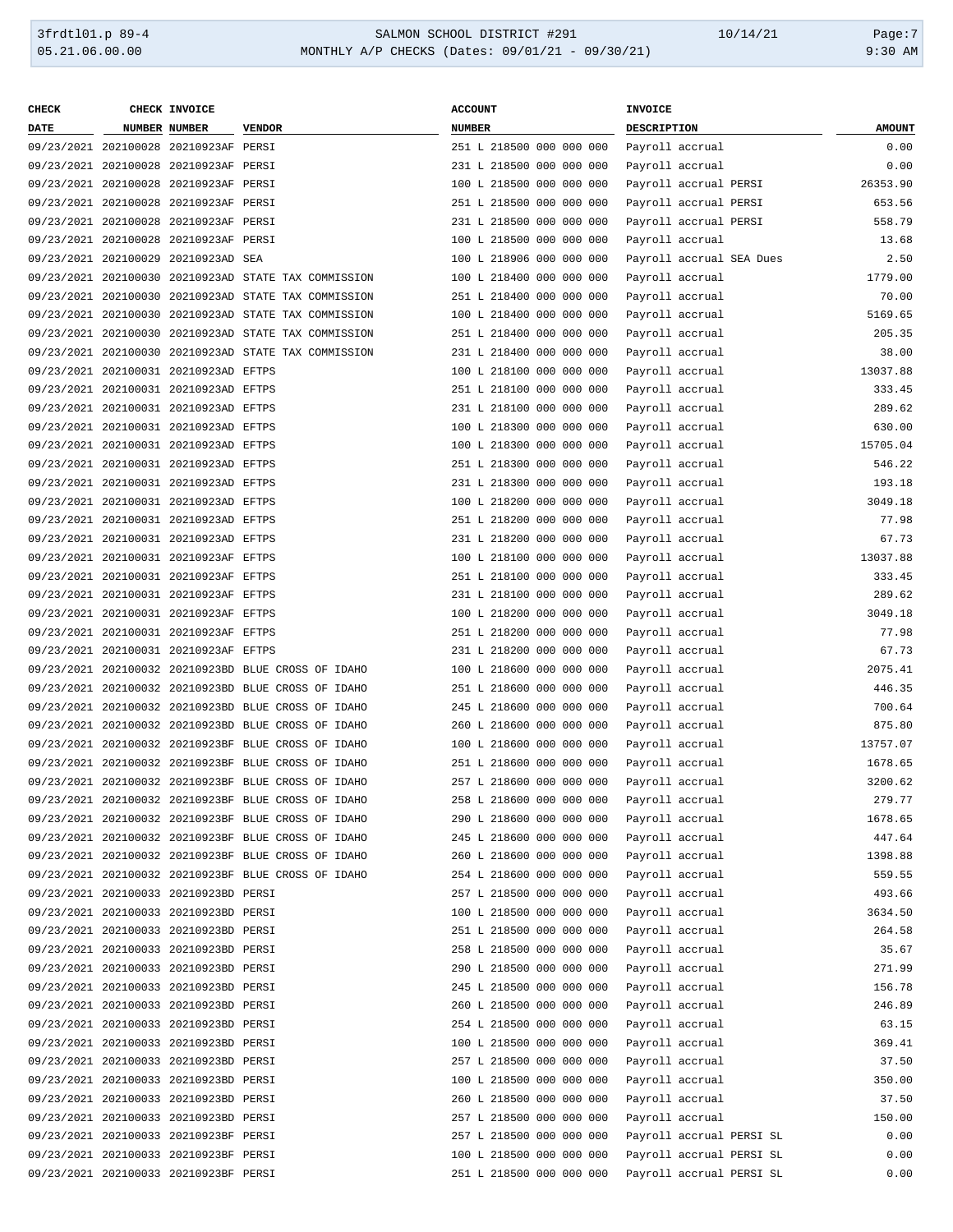### 3frdtl01.p 89-4 <br>
36.00.00 SALMON SCHOOL DISTRICT #291 10/14/21 Page:8<br>
30.00 MONTHLY A/P CHECKS (Dates: 09/01/21 - 09/30/21) 9:30 AM MONTHLY A/P CHECKS (Dates: 09/01/21 - 09/30/21)

| <b>CHECK</b> | CHECK INVOICE                         |                                                             | <b>ACCOUNT</b>           | INVOICE     |                            |               |
|--------------|---------------------------------------|-------------------------------------------------------------|--------------------------|-------------|----------------------------|---------------|
| DATE         | NUMBER NUMBER                         | <b>VENDOR</b>                                               | <b>NUMBER</b>            | DESCRIPTION |                            | <b>AMOUNT</b> |
|              | 09/23/2021 202100033 20210923BF PERSI |                                                             | 258 L 218500 000 000 000 |             | Payroll accrual PERSI SL   | 0.00          |
|              | 09/23/2021 202100033 20210923BF PERSI |                                                             | 290 L 218500 000 000 000 |             | Payroll accrual PERSI SL   | 0.00          |
|              | 09/23/2021 202100033 20210923BF PERSI |                                                             | 245 L 218500 000 000 000 |             | Payroll accrual PERSI SL   | 0.00          |
|              | 09/23/2021 202100033 20210923BF PERSI |                                                             | 260 L 218500 000 000 000 |             | Payroll accrual PERSI SL   | 0.00          |
|              | 09/23/2021 202100033 20210923BF PERSI |                                                             | 254 L 218500 000 000 000 |             | Payroll accrual PERSI SL   | 0.00          |
|              | 09/23/2021 202100033 20210923BF PERSI |                                                             | 257 L 218500 000 000 000 |             | Payroll accrual PERSI      | 823.21        |
|              | 09/23/2021 202100033 20210923BF PERSI |                                                             | 100 L 218500 000 000 000 |             | Payroll accrual PERSI      | 6060.82       |
|              | 09/23/2021 202100033 20210923BF PERSI |                                                             | 251 L 218500 000 000 000 |             | Payroll accrual PERSI      | 441.20        |
|              | 09/23/2021 202100033 20210923BF PERSI |                                                             | 258 L 218500 000 000 000 |             | Payroll accrual PERSI      | 59.49         |
|              |                                       |                                                             |                          |             |                            | 453.56        |
|              | 09/23/2021 202100033 20210923BF PERSI |                                                             | 290 L 218500 000 000 000 |             | Payroll accrual PERSI      |               |
|              | 09/23/2021 202100033 20210923BF PERSI |                                                             | 245 L 218500 000 000 000 |             | Payroll accrual PERSI      | 261.44        |
|              | 09/23/2021 202100033 20210923BF PERSI |                                                             | 260 L 218500 000 000 000 |             | Payroll accrual PERSI      | 411.71        |
|              | 09/23/2021 202100033 20210923BF PERSI |                                                             | 254 L 218500 000 000 000 |             | Payroll accrual PERSI      | 105.31        |
|              |                                       | 09/23/2021 202100034 20210923AD SALMON SCHOOL DISTRICT #291 | 100 L 218600 000 000 000 |             | Payroll accrual-DENTAL ADJ | 67.20         |
|              |                                       | 09/23/2021 202100034 20210923AD SALMON SCHOOL DISTRICT #291 | 100 L 218600 000 000 000 |             | Payroll accrual-VISION ADJ | 52.22         |
|              |                                       | 09/23/2021 202100035 20210923BD STATE TAX COMMISSION        | 100 L 218400 000 000 000 |             | Payroll accrual            | 467.00        |
|              |                                       | 09/23/2021 202100035 20210923BD STATE TAX COMMISSION        | 257 L 218400 000 000 000 |             | Payroll accrual            | 30.00         |
|              |                                       | 09/23/2021 202100035 20210923BD STATE TAX COMMISSION        | 290 L 218400 000 000 000 |             | Payroll accrual            | 5.00          |
|              |                                       | 09/23/2021 202100035 20210923BD STATE TAX COMMISSION        | 260 L 218400 000 000 000 |             | Payroll accrual            | 0.00          |
|              |                                       | 09/23/2021 202100035 20210923BD STATE TAX COMMISSION        | 100 L 218400 000 000 000 |             | Payroll accrual            | 287.92        |
|              |                                       | 09/23/2021 202100035 20210923BD STATE TAX COMMISSION        | 257 L 218400 000 000 000 |             | Payroll accrual            | 0.84          |
|              |                                       | 09/23/2021 202100035 20210923BD STATE TAX COMMISSION        | 251 L 218400 000 000 000 |             | Payroll accrual            | 0.00          |
|              |                                       | 09/23/2021 202100035 20210923BD STATE TAX COMMISSION        | 290 L 218400 000 000 000 |             | Payroll accrual            | 0.00          |
|              |                                       | 09/23/2021 202100035 20210923BD STATE TAX COMMISSION        | 258 L 218400 000 000 000 |             | Payroll accrual            | 0.00          |
|              |                                       | 09/23/2021 202100035 20210923BD STATE TAX COMMISSION        | 245 L 218400 000 000 000 |             | Payroll accrual            | 6.40          |
|              |                                       | 09/23/2021 202100035 20210923BD STATE TAX COMMISSION        | 260 L 218400 000 000 000 |             | Payroll accrual            | 0.84          |
|              |                                       | 09/23/2021 202100035 20210923BD STATE TAX COMMISSION        | 254 L 218400 000 000 000 |             | Payroll accrual            | 0.00          |
|              |                                       |                                                             |                          |             |                            | 3372.09       |
|              | 09/23/2021 202100036 20210923BD EFTPS |                                                             | 100 L 218100 000 000 000 |             | Payroll accrual            |               |
|              | 09/23/2021 202100036 20210923BD EFTPS |                                                             | 257 L 218100 000 000 000 |             | Payroll accrual            | 457.80        |
|              | 09/23/2021 202100036 20210923BD EFTPS |                                                             | 251 L 218100 000 000 000 |             | Payroll accrual            | 198.85        |
|              | 09/23/2021 202100036 20210923BD EFTPS |                                                             | 290 L 218100 000 000 000 |             | Payroll accrual            | 311.77        |
|              | 09/23/2021 202100036 20210923BD EFTPS |                                                             | 258 L 218100 000 000 000 |             | Payroll accrual            | 30.89         |
|              | 09/23/2021 202100036 20210923BD EFTPS |                                                             | 245 L 218100 000 000 000 |             | Payroll accrual            | 92.31         |
|              | 09/23/2021 202100036 20210923BD EFTPS |                                                             | 260 L 218100 000 000 000 |             | Payroll accrual            | 160.06        |
|              | 09/23/2021 202100036 20210923BD EFTPS |                                                             | 254 L 218100 000 000 000 |             | Payroll accrual            | 54.68         |
|              | 09/23/2021 202100036 20210923BD EFTPS |                                                             | 100 L 218300 000 000 000 |             | Payroll accrual            | 115.00        |
|              | 09/23/2021 202100036 20210923BD EFTPS |                                                             | 257 L 218300 000 000 000 |             | Payroll accrual            | 109.16        |
|              | 09/23/2021 202100036 20210923BD EFTPS |                                                             | 290 L 218300 000 000 000 |             | Payroll accrual            | 75.00         |
|              | 09/23/2021 202100036 20210923BD EFTPS |                                                             | 260 L 218300 000 000 000 |             | Payroll accrual            | 9.17          |
|              | 09/23/2021 202100036 20210923BD EFTPS |                                                             | 100 L 218300 000 000 000 |             | Payroll accrual            | 1847.95       |
|              | 09/23/2021 202100036 20210923BD EFTPS |                                                             | 257 L 218300 000 000 000 |             | Payroll accrual            | 64.23         |
|              | 09/23/2021 202100036 20210923BD EFTPS |                                                             | 251 L 218300 000 000 000 |             | Payroll accrual            | 11.58         |
|              | 09/23/2021 202100036 20210923BD EFTPS |                                                             | 290 L 218300 000 000 000 |             | Payroll accrual            | 86.58         |
|              | 09/23/2021 202100036 20210923BD EFTPS |                                                             | 258 L 218300 000 000 000 |             | Payroll accrual            | 0.00          |
|              | 09/23/2021 202100036 20210923BD EFTPS |                                                             | 245 L 218300 000 000 000 |             | Payroll accrual            | 80.59         |
|              | 09/23/2021 202100036 20210923BD EFTPS |                                                             | 260 L 218300 000 000 000 |             | Payroll accrual            | 0.00          |
|              | 09/23/2021 202100036 20210923BD EFTPS |                                                             | 254 L 218300 000 000 000 |             | Payroll accrual            | 0.00          |
|              | 09/23/2021 202100036 20210923BD EFTPS |                                                             | 100 L 218200 000 000 000 |             | Payroll accrual            | 788.66        |
|              | 09/23/2021 202100036 20210923BD EFTPS |                                                             | 257 L 218200 000 000 000 |             | Payroll accrual            | 107.08        |
|              | 09/23/2021 202100036 20210923BD EFTPS |                                                             | 251 L 218200 000 000 000 |             | Payroll accrual            | 46.50         |
|              | 09/23/2021 202100036 20210923BD EFTPS |                                                             | 290 L 218200 000 000 000 |             | Payroll accrual            | 72.91         |
|              | 09/23/2021 202100036 20210923BD EFTPS |                                                             | 258 L 218200 000 000 000 |             |                            | 7.22          |
|              |                                       |                                                             |                          |             | Payroll accrual            |               |
|              | 09/23/2021 202100036 20210923BD EFTPS |                                                             | 245 L 218200 000 000 000 |             | Payroll accrual            | 21.59         |
|              | 09/23/2021 202100036 20210923BD EFTPS |                                                             | 260 L 218200 000 000 000 |             | Payroll accrual            | 37.43         |
|              | 09/23/2021 202100036 20210923BD EFTPS |                                                             | 254 L 218200 000 000 000 |             | Payroll accrual            | 12.79         |
|              | 09/23/2021 202100036 20210923BF EFTPS |                                                             | 100 L 218100 000 000 000 |             | Payroll accrual            | 3372.09       |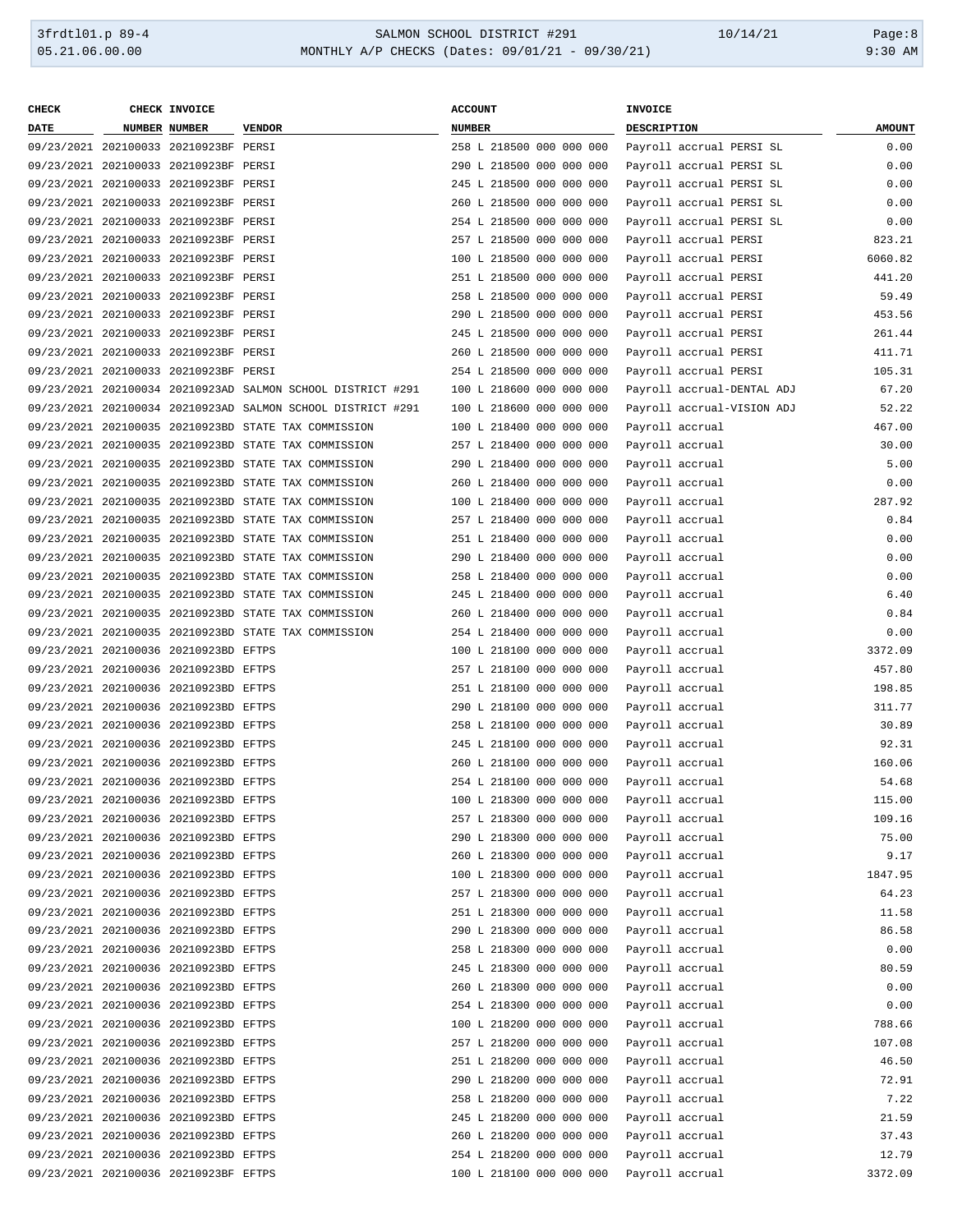| <b>CHECK</b> | CHECK INVOICE                         |                                                      | <b>ACCOUNT</b> |                                          |  | INVOICE            |                       |                          |               |
|--------------|---------------------------------------|------------------------------------------------------|----------------|------------------------------------------|--|--------------------|-----------------------|--------------------------|---------------|
| <b>DATE</b>  | NUMBER NUMBER                         | <b>VENDOR</b>                                        | <b>NUMBER</b>  |                                          |  | <b>DESCRIPTION</b> |                       |                          | <b>AMOUNT</b> |
|              | 09/23/2021 202100036 20210923BF EFTPS |                                                      |                | 257 L 218100 000 000 000                 |  | Payroll accrual    |                       |                          | 457.80        |
|              | 09/23/2021 202100036 20210923BF EFTPS |                                                      |                | 251 L 218100 000 000 000                 |  | Payroll accrual    |                       |                          | 198.85        |
|              | 09/23/2021 202100036 20210923BF EFTPS |                                                      |                | 290 L 218100 000 000 000                 |  | Payroll accrual    |                       |                          | 311.77        |
|              | 09/23/2021 202100036 20210923BF EFTPS |                                                      |                | 258 L 218100 000 000 000                 |  | Payroll accrual    |                       |                          | 30.89         |
|              | 09/23/2021 202100036 20210923BF EFTPS |                                                      |                | 245 L 218100 000 000 000                 |  | Payroll accrual    |                       |                          | 92.31         |
|              | 09/23/2021 202100036 20210923BF EFTPS |                                                      |                | 260 L 218100 000 000 000                 |  | Payroll accrual    |                       |                          | 160.06        |
|              | 09/23/2021 202100036 20210923BF EFTPS |                                                      |                | 254 L 218100 000 000 000                 |  | Payroll accrual    |                       |                          | 54.68         |
|              | 09/23/2021 202100036 20210923BF EFTPS |                                                      |                | 100 L 218200 000 000 000                 |  | Payroll accrual    |                       |                          | 788.66        |
|              |                                       |                                                      |                |                                          |  |                    |                       |                          |               |
|              | 09/23/2021 202100036 20210923BF EFTPS |                                                      |                | 257 L 218200 000 000 000                 |  | Payroll accrual    |                       |                          | 107.08        |
|              | 09/23/2021 202100036 20210923BF EFTPS |                                                      |                | 251 L 218200 000 000 000                 |  | Payroll accrual    |                       |                          | 46.50         |
|              | 09/23/2021 202100036 20210923BF EFTPS |                                                      |                | 290 L 218200 000 000 000                 |  | Payroll accrual    |                       |                          | 72.91         |
|              | 09/23/2021 202100036 20210923BF EFTPS |                                                      |                | 258 L 218200 000 000 000                 |  | Payroll accrual    |                       |                          | 7.22          |
|              | 09/23/2021 202100036 20210923BF EFTPS |                                                      |                | 245 L 218200 000 000 000                 |  | Payroll accrual    |                       |                          | 21.59         |
|              | 09/23/2021 202100036 20210923BF EFTPS |                                                      |                | 260 L 218200 000 000 000                 |  | Payroll accrual    |                       |                          | 37.43         |
|              | 09/23/2021 202100036 20210923BF EFTPS |                                                      |                | 254 L 218200 000 000 000                 |  |                    | Payroll accrual       |                          | 12.79         |
|              | 09/23/2021 202100037 20210923CD PERSI |                                                      |                | 100 L 218500 000 000 000                 |  |                    | Payroll accrual       |                          | 26.33         |
|              | 09/23/2021 202100037 20210923CD PERSI |                                                      |                | 271 L 218500 000 000 000                 |  | Payroll accrual    |                       |                          | 243.69        |
|              | 09/23/2021 202100037 20210923CF PERSI |                                                      |                | 100 L 218500 000 000 000                 |  |                    |                       | Payroll accrual PERSI SL | 0.00          |
|              | 09/23/2021 202100037 20210923CF PERSI |                                                      |                | 271 L 218500 000 000 000                 |  |                    |                       | Payroll accrual PERSI SL | 0.00          |
|              | 09/23/2021 202100037 20210923CF PERSI |                                                      |                | 100 L 218500 000 000 000                 |  |                    | Payroll accrual PERSI |                          | 43.90         |
|              | 09/23/2021 202100037 20210923CF PERSI |                                                      |                | 271 L 218500 000 000 000                 |  |                    | Payroll accrual PERSI |                          | 406.39        |
|              |                                       | 09/23/2021 202100038 20210923CD STATE TAX COMMISSION |                | 100 L 218400 000 000 000                 |  | Payroll accrual    |                       |                          | 0.00          |
|              |                                       | 09/23/2021 202100038 20210923CD STATE TAX COMMISSION |                | 271 L 218400 000 000 000                 |  |                    | Payroll accrual       |                          | 0.00          |
|              | 09/23/2021 202100039 20210923CD EFTPS |                                                      |                | 100 L 218100 000 000 000                 |  |                    | Payroll accrual       |                          | 22.80         |
|              | 09/23/2021 202100039 20210923CD EFTPS |                                                      |                | 271 L 218100 000 000 000                 |  |                    | Payroll accrual       |                          | 211.02        |
|              | 09/23/2021 202100039 20210923CD EFTPS |                                                      |                | 100 L 218300 000 000 000                 |  | Payroll accrual    |                       |                          | 0.00          |
|              | 09/23/2021 202100039 20210923CD EFTPS |                                                      |                | 271 L 218300 000 000 000                 |  | Payroll accrual    |                       |                          | 0.00          |
|              | 09/23/2021 202100039 20210923CD EFTPS |                                                      |                | 100 L 218200 000 000 000                 |  | Payroll accrual    |                       |                          | 5.33          |
|              | 09/23/2021 202100039 20210923CD EFTPS |                                                      |                | 271 L 218200 000 000 000                 |  | Payroll accrual    |                       |                          | 49.35         |
|              | 09/23/2021 202100039 20210923CF EFTPS |                                                      |                | 100 L 218100 000 000 000                 |  | Payroll accrual    |                       |                          | 22.80         |
|              | 09/23/2021 202100039 20210923CF EFTPS |                                                      |                | 271 L 218100 000 000 000                 |  | Payroll accrual    |                       |                          | 211.02        |
|              | 09/23/2021 202100039 20210923CF EFTPS |                                                      |                | 100 L 218200 000 000 000                 |  | Payroll accrual    |                       |                          | 5.33          |
|              |                                       |                                                      |                |                                          |  |                    |                       |                          |               |
|              | 09/23/2021 202100039 20210923CF EFTPS |                                                      |                | 271 L 218200 000 000 000                 |  | Payroll accrual    |                       |                          | 49.35         |
|              |                                       | 09/23/2021 202100040 20210923DD STATE TAX COMMISSION |                | 100 L 218400 000 000 000                 |  | Payroll accrual    |                       |                          | 0.00          |
|              | 09/23/2021 202100041 20210923DD EFTPS |                                                      |                | 100 L 218100 000 000 000                 |  | Payroll accrual    |                       |                          | 62.93         |
|              | 09/23/2021 202100041 20210923DD EFTPS |                                                      |                | 100 L 218300 000 000 000 Payroll accrual |  |                    |                       |                          | 0.00          |
|              | 09/23/2021 202100041 20210923DD EFTPS |                                                      |                | 100 L 218200 000 000 000                 |  | Payroll accrual    |                       |                          | 14.72         |
|              | 09/23/2021 202100041 20210923DF EFTPS |                                                      |                | 100 L 218100 000 000 000                 |  | Payroll accrual    |                       |                          | 62.93         |
|              | 09/23/2021 202100041 20210923DF EFTPS |                                                      |                | 100 L 218200 000 000 000                 |  | Payroll accrual    |                       |                          | 14.72         |
|              |                                       | 09/23/2021 202100042 20210923ED STATE TAX COMMISSION |                | 100 L 218400 000 000 000                 |  | Payroll accrual    |                       |                          | 0.00          |
|              | 09/23/2021 202100043 20210923ED EFTPS |                                                      |                | 100 L 218100 000 000 000                 |  | Payroll accrual    |                       |                          | 27.28         |
|              | 09/23/2021 202100043 20210923ED EFTPS |                                                      |                | 100 L 218300 000 000 000                 |  | Payroll accrual    |                       |                          | 11.08         |
|              | 09/23/2021 202100043 20210923ED EFTPS |                                                      |                | 100 L 218200 000 000 000                 |  | Payroll accrual    |                       |                          | 6.38          |
|              | 09/23/2021 202100043 20210923EF EFTPS |                                                      |                | 100 L 218100 000 000 000                 |  | Payroll accrual    |                       |                          | 27.28         |
|              | 09/23/2021 202100043 20210923EF EFTPS |                                                      |                | 100 L 218200 000 000 000                 |  |                    | Payroll accrual       |                          | 6.38          |
|              |                                       | 09/23/2021 202100044 20210923CF BLUE CROSS OF IDAHO  |                | 100 L 218600 000 000 000                 |  |                    | Payroll accrual       |                          | $-559.55$     |
|              | 09/23/2021 202100045 20210923DD PERSI |                                                      |                | 100 L 218500 000 000 000                 |  | Payroll accrual    |                       |                          | $-100.04$     |
|              | 09/23/2021 202100045 20210923DF PERSI |                                                      |                | 100 L 218500 000 000 000                 |  |                    |                       | Payroll accrual PERSI SL | 0.00          |
|              | 09/23/2021 202100045 20210923DF PERSI |                                                      |                | 100 L 218500 000 000 000                 |  |                    | Payroll accrual PERSI |                          | $-166.83$     |
|              |                                       | 09/23/2021 202100046 20210923FD STATE TAX COMMISSION |                | 100 L 218400 000 000 000                 |  | Payroll accrual    |                       |                          | $-4.00$       |
|              | 09/23/2021 202100047 20210923FD EFTPS |                                                      |                | 100 L 218100 000 000 000                 |  | Payroll accrual    |                       |                          | $-84.05$      |
|              | 09/23/2021 202100047 20210923FD EFTPS |                                                      |                | 100 L 218300 000 000 000                 |  | Payroll accrual    |                       |                          | $-20.97$      |
|              | 09/23/2021 202100047 20210923FD EFTPS |                                                      |                | 100 L 218200 000 000 000                 |  | Payroll accrual    |                       |                          | $-19.66$      |
|              | 09/23/2021 202100047 20210923FF EFTPS |                                                      |                | 100 L 218100 000 000 000                 |  | Payroll accrual    |                       |                          | $-84.05$      |
|              | 09/23/2021 202100047 20210923FF EFTPS |                                                      |                | 100 L 218200 000 000 000                 |  |                    | Payroll accrual       |                          | $-19.66$      |
|              |                                       | 09/23/2021 202100048 20210923DF BLUE CROSS OF IDAHO  |                | 100 L 218600 000 000 000                 |  |                    | Payroll accrual       |                          | 559.55        |
|              |                                       |                                                      |                |                                          |  |                    |                       |                          |               |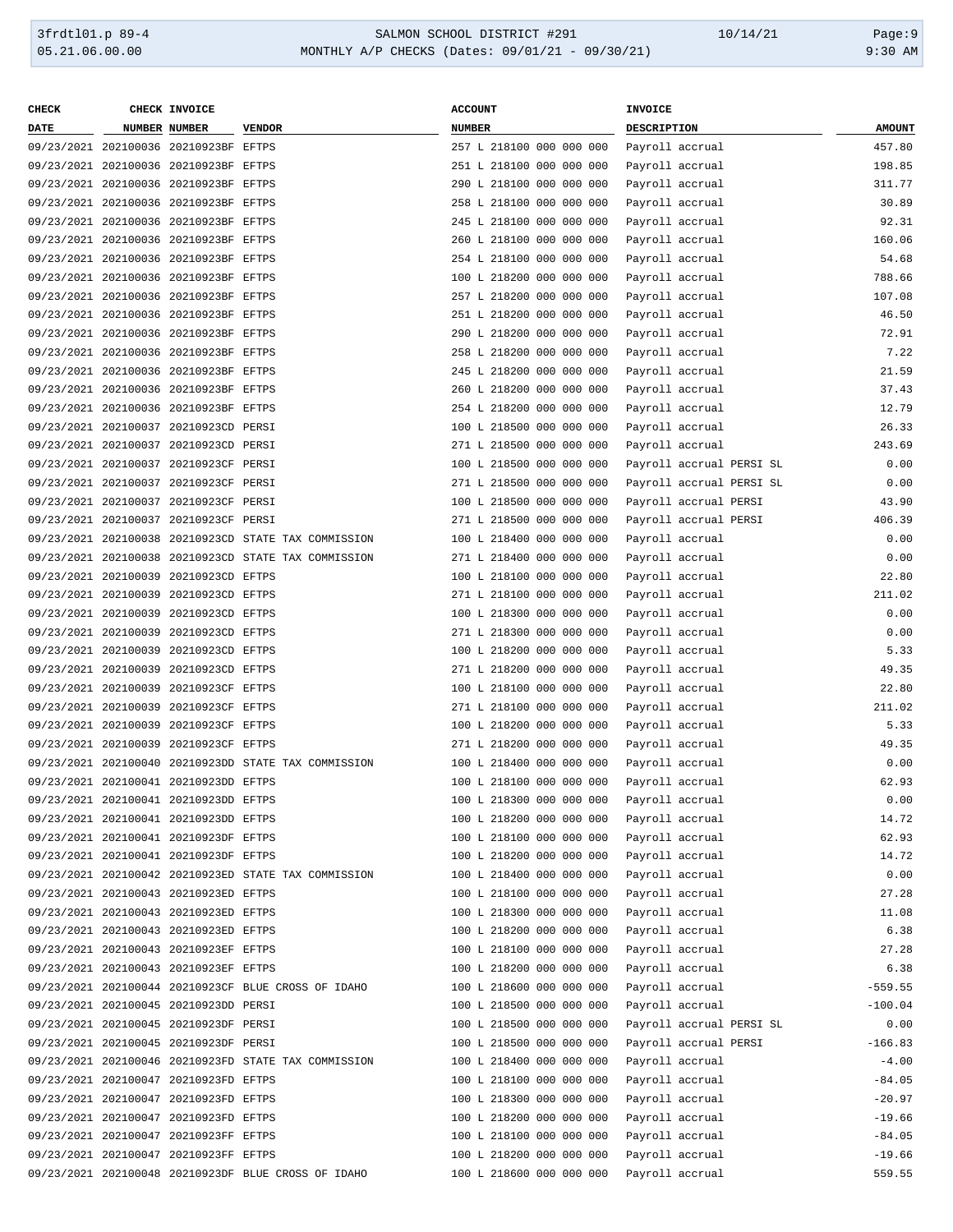| <b>CHECK</b> | CHECK INVOICE                         |                                                      | <b>ACCOUNT</b>           | <b>INVOICE</b>           |               |
|--------------|---------------------------------------|------------------------------------------------------|--------------------------|--------------------------|---------------|
| DATE         | <b>NUMBER NUMBER</b>                  | <b>VENDOR</b>                                        | <b>NUMBER</b>            | DESCRIPTION              | <b>AMOUNT</b> |
|              | 09/23/2021 202100049 20210923ED PERSI |                                                      | 100 L 218500 000 000 000 | Payroll accrual          | 100.04        |
|              | 09/23/2021 202100049 20210923EF PERSI |                                                      | 100 L 218500 000 000 000 | Payroll accrual PERSI SL | 0.00          |
|              | 09/23/2021 202100049 20210923EF PERSI |                                                      | 100 L 218500 000 000 000 | Payroll accrual PERSI    | 166.83        |
|              |                                       | 09/23/2021 202100050 20210923GD STATE TAX COMMISSION | 100 L 218400 000 000 000 | Payroll accrual          | 4.00          |
|              | 09/23/2021 202100051 20210923GD EFTPS |                                                      | 100 L 218100 000 000 000 | Payroll accrual          | 84.05         |
|              | 09/23/2021 202100051 20210923GD EFTPS |                                                      | 100 L 218300 000 000 000 | Payroll accrual          | 20.97         |
|              | 09/23/2021 202100051 20210923GD EFTPS |                                                      | 100 L 218200 000 000 000 | Payroll accrual          | 19.66         |
|              | 09/23/2021 202100051 20210923GF EFTPS |                                                      | 100 L 218100 000 000 000 | Payroll accrual          | 84.05         |
|              | 09/23/2021 202100051 20210923GF EFTPS |                                                      | 100 L 218200 000 000 000 | Payroll accrual          | 19.66         |
|              | 09/23/2021 202100052 20210923FD PERSI |                                                      | 100 L 218500 000 000 000 | Payroll accrual          | 26.50         |
|              | 09/23/2021 202100052 20210923FF PERSI |                                                      | 100 L 218500 000 000 000 | Payroll accrual PERSI SL | 0.00          |
|              | 09/23/2021 202100052 20210923FF PERSI |                                                      | 100 L 218500 000 000 000 | Payroll accrual PERSI    | 44.19         |
|              |                                       | 09/23/2021 202100053 20210923HD STATE TAX COMMISSION | 100 L 218400 000 000 000 | Payroll accrual          | 0.00          |
|              | 09/23/2021 202100054 20210923HD EFTPS |                                                      | 100 L 218100 000 000 000 | Payroll accrual          | 22.95         |
|              | 09/23/2021 202100054 20210923HD EFTPS |                                                      | 100 L 218300 000 000 000 | Payroll accrual          | 0.00          |
|              | 09/23/2021 202100054 20210923HD EFTPS |                                                      | 100 L 218200 000 000 000 | Payroll accrual          | 5.37          |
|              | 09/23/2021 202100054 20210923HF EFTPS |                                                      | 100 L 218100 000 000 000 | Payroll accrual          | 22.95         |
|              | 09/23/2021 202100054 20210923HF EFTPS |                                                      | 100 L 218200 000 000 000 | Payroll accrual          | 5.37          |
|              | 09/23/2021 202100055 20210923CD PERSI |                                                      | 100 L 218500 000 000 000 | Payroll accrual          | 4.59          |
|              | 09/23/2021 202100055 20210923GD PERSI |                                                      | 100 L 218500 000 000 000 | Payroll accrual          | 55.64         |
|              | 09/23/2021 202100055 20210923GF PERSI |                                                      | 100 L 218500 000 000 000 | Payroll accrual PERSI SL | 0.00          |
|              | 09/23/2021 202100055 20210923GF PERSI |                                                      | 100 L 218500 000 000 000 | Payroll accrual PERSI    | 92.76         |
|              |                                       | 09/23/2021 202100056 20210923ID STATE TAX COMMISSION | 100 L 218400 000 000 000 | Payroll accrual          | 0.00          |
|              | 09/23/2021 202100057 20210923ID EFTPS |                                                      | 100 L 218100 000 000 000 | Payroll accrual          | 48.18         |
|              | 09/23/2021 202100057 20210923ID EFTPS |                                                      | 100 L 218300 000 000 000 | Payroll accrual          | 0.00          |
|              | 09/23/2021 202100057 20210923ID EFTPS |                                                      | 100 L 218200 000 000 000 | Payroll accrual          | 11.26         |
|              | 09/23/2021 202100057 20210923IF EFTPS |                                                      | 100 L 218100 000 000 000 | Payroll accrual          | 48.18         |
|              | 09/23/2021 202100057 20210923IF EFTPS |                                                      | 100 L 218200 000 000 000 | Payroll accrual          | 11.26         |

Totals for checks 331345.33